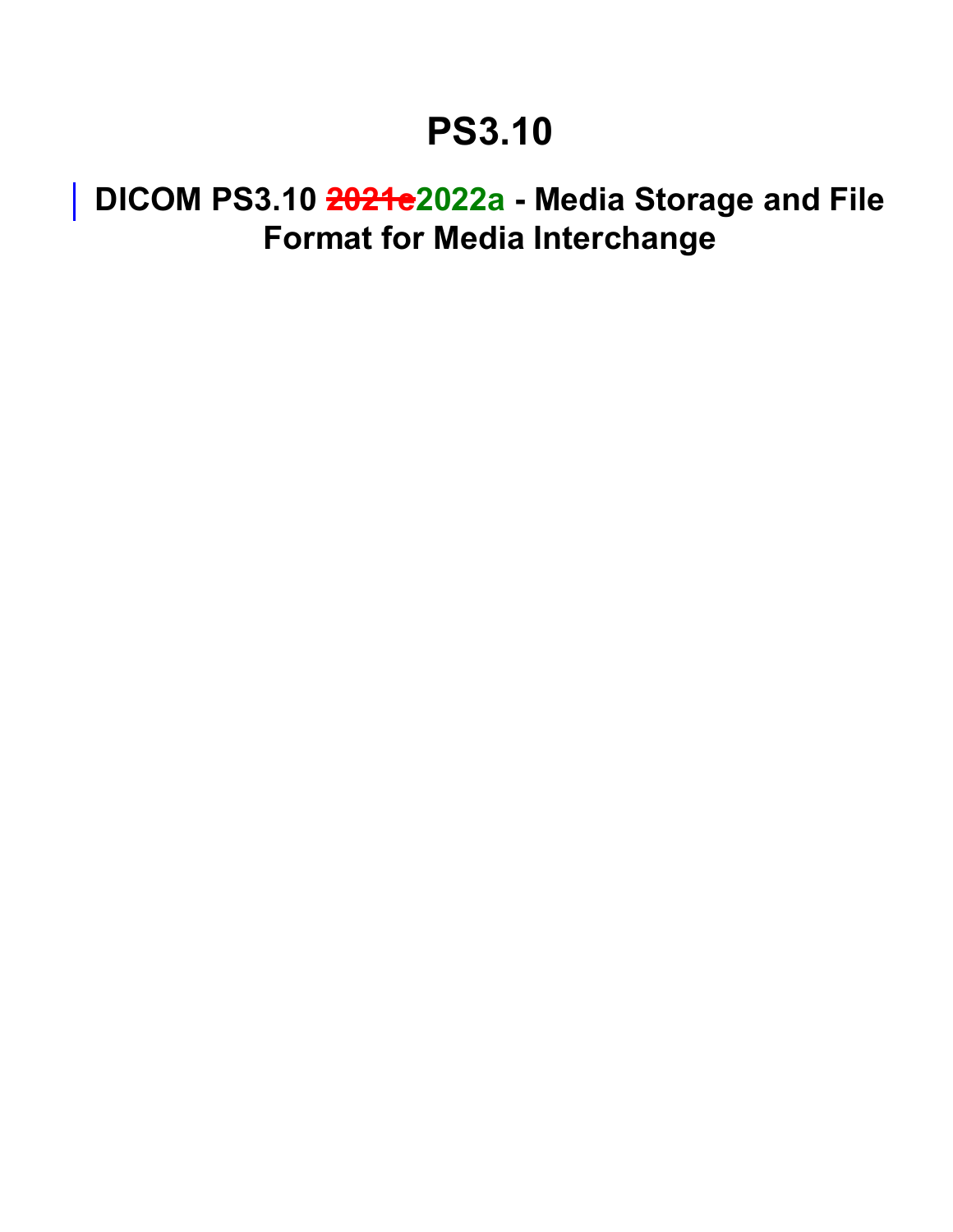## **PS3.10: DICOM PS3.10 2021e2022a - Media Storage and File Format for Media Interchange**

Copyright © 20212022 NEMA

A DICOM® publication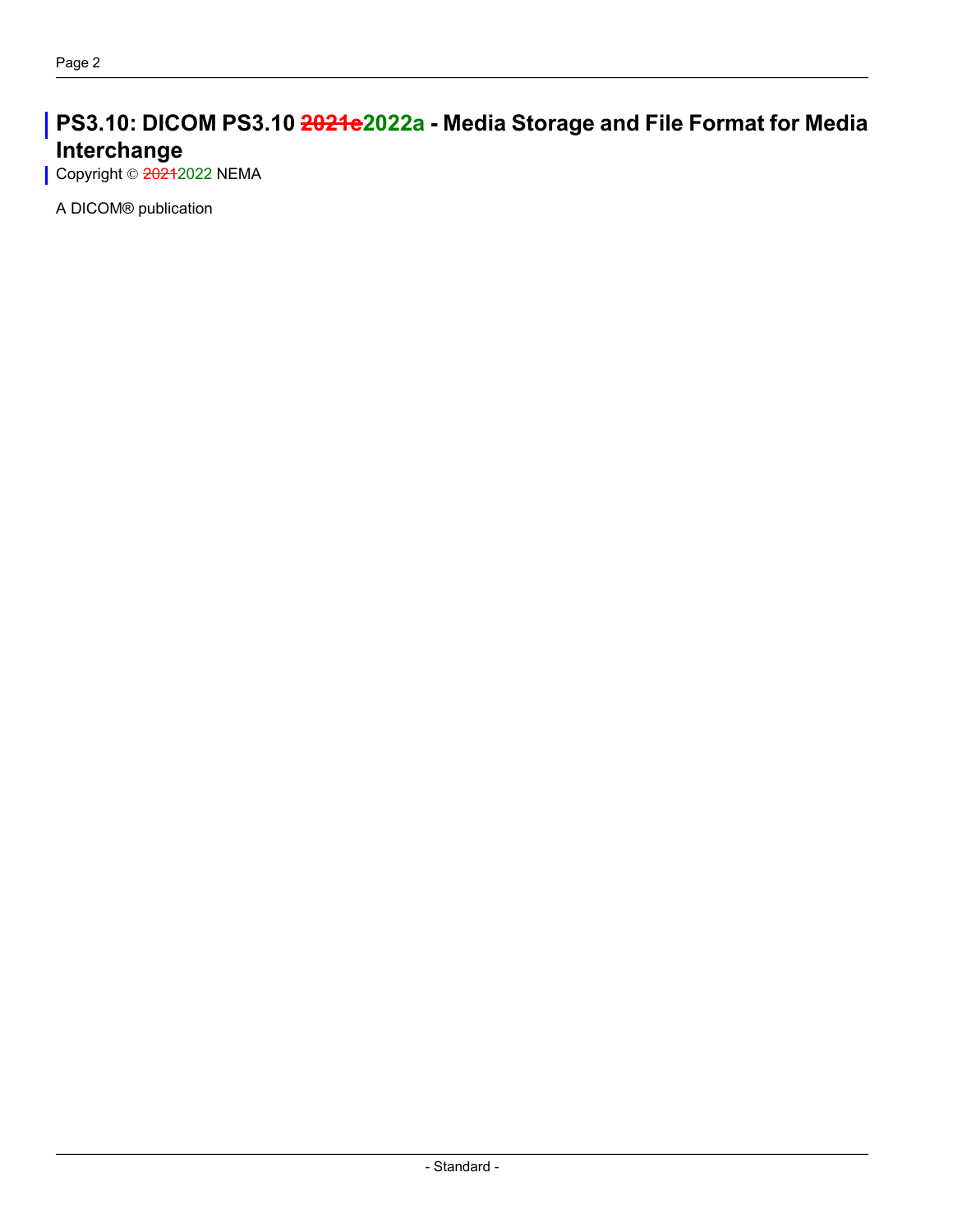## **Table of Contents**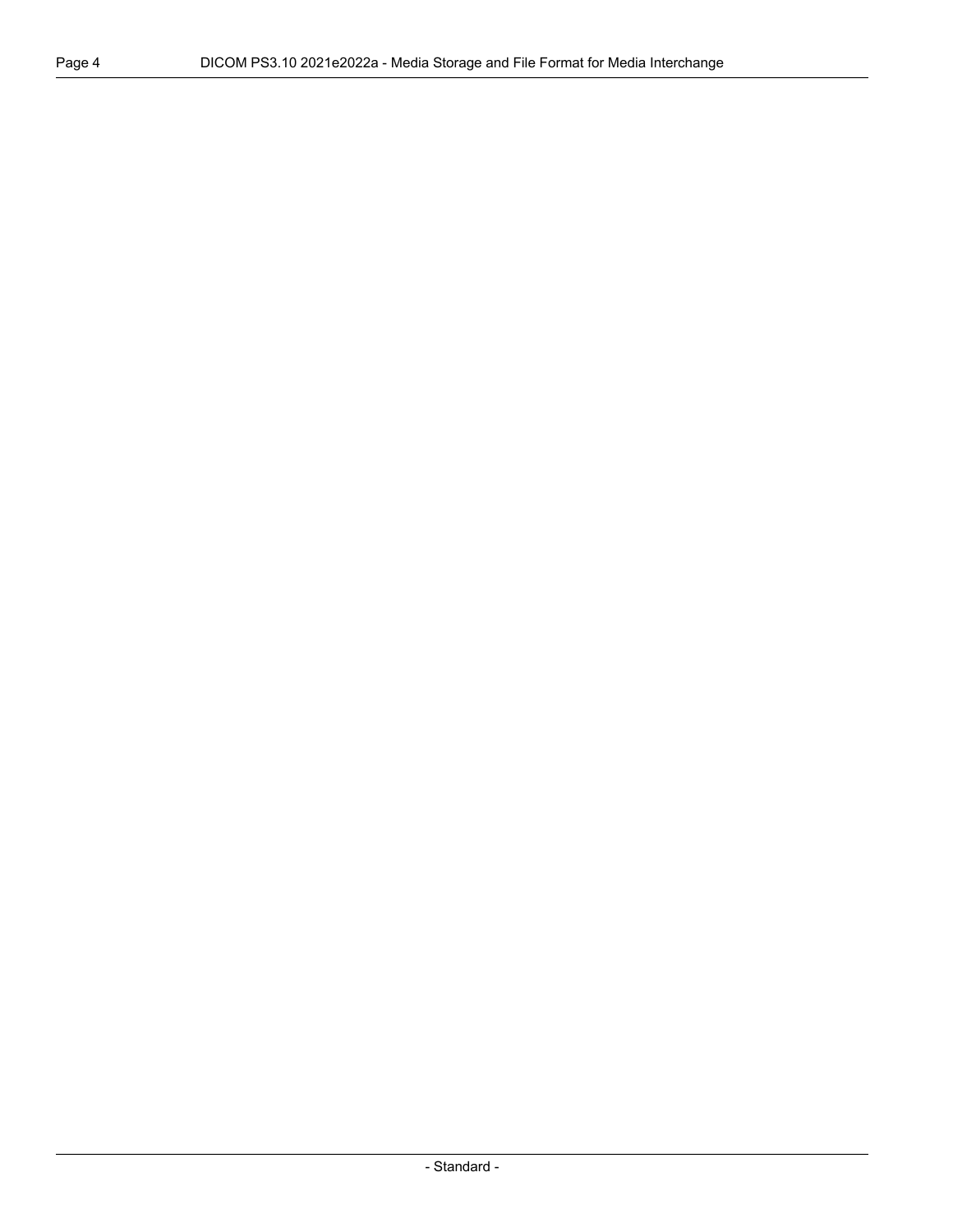## **List of Figures**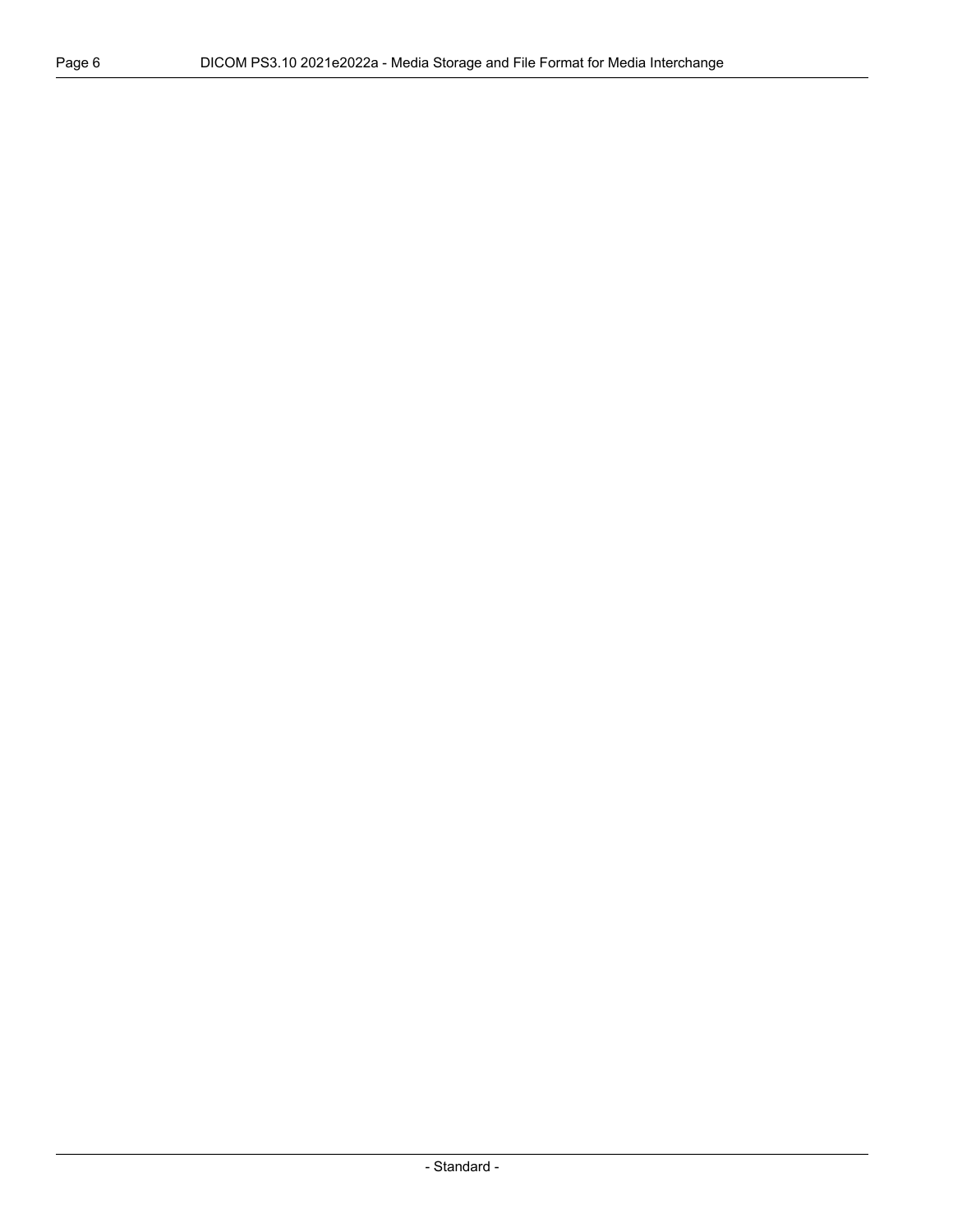## **List of Tables**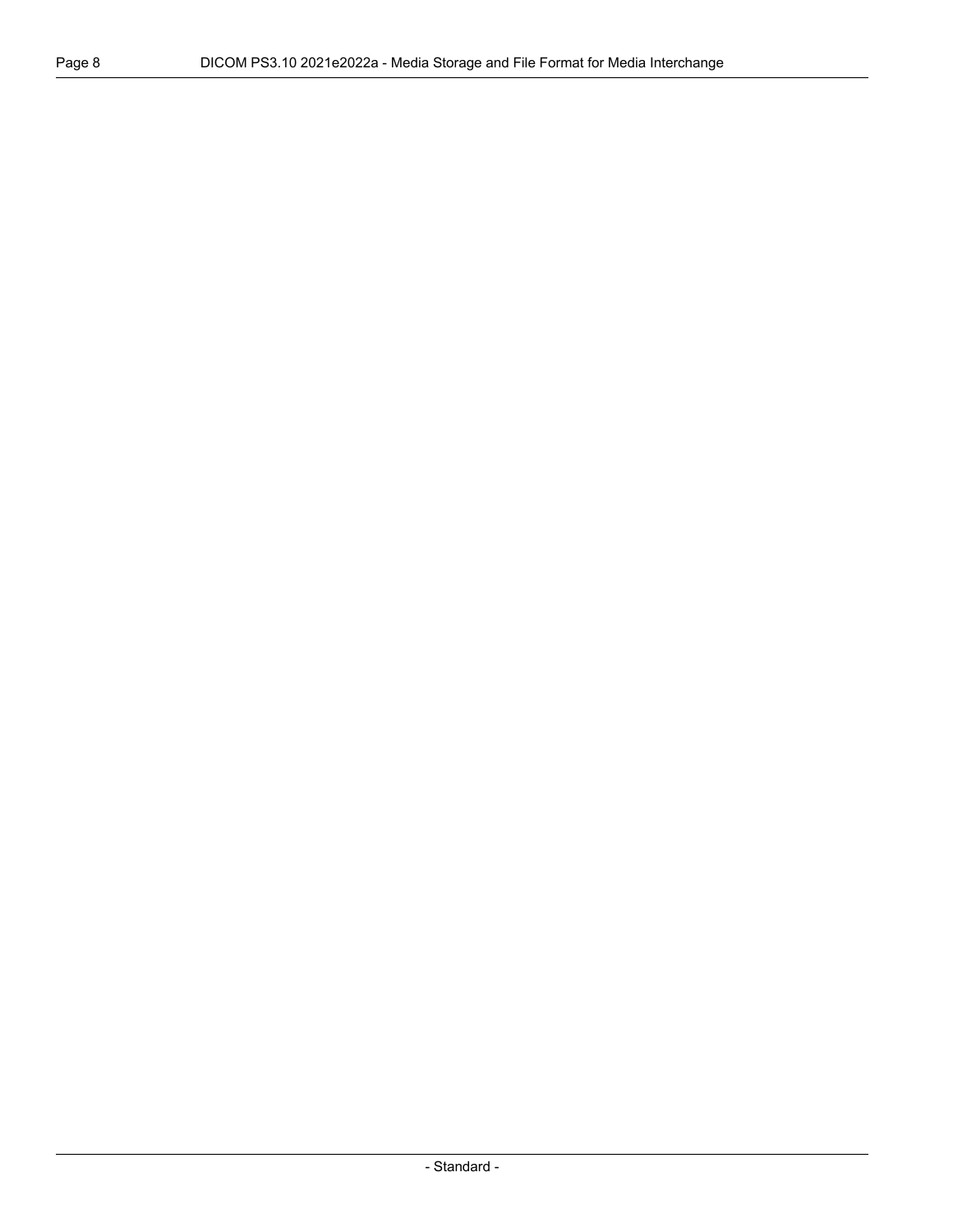## <span id="page-8-0"></span>**Notice and Disclaimer**

The information in this publication was considered technically sound by the consensus of persons engaged in the development and approval of the document at the time it was developed. Consensus does not necessarily mean that there is unanimous agreement among every person participating in the development of this document.

NEMA standards and guideline publications, of which the document contained herein is one, are developed through a voluntary consensus standards development process. This process brings together volunteers and/or seeks out the views of persons who have an interest in the topic covered by this publication. While NEMA administers the process and establishes rules to promote fairness in the development of consensus, it does not write the document and it does not independently test, evaluate, or verify the accuracy or completeness of any information or the soundness of any judgments contained in its standards and guideline publications.

NEMA disclaims liability for any personal injury, property, or other damages of any nature whatsoever, whether special, indirect, consequential, or compensatory, directly or indirectly resulting from the publication, use of, application, or reliance on this document. NEMA disclaims and makes no guaranty or warranty, expressed or implied, as to the accuracy or completeness of any information published herein, and disclaims and makes no warranty that the information in this document will fulfill any of your particular purposes or needs. NEMA does not undertake to guarantee the performance of any individual manufacturer or seller's products or services by virtue of this standard or guide.

In publishing and making this document available, NEMA is not undertaking to render professional or other services for or on behalf of any person or entity, nor is NEMA undertaking to perform any duty owed by any person or entity to someone else. Anyone using this document should rely on his or her own independent judgment or, as appropriate, seek the advice of a competent professional in determining the exercise of reasonable care in any given circumstances. Information and other standards on the topic covered by this publication may be available from other sources, which the user may wish to consult for additional views or information not covered by this publication.

NEMA has no power, nor does it undertake to police or enforce compliance with the contents of this document. NEMA does not cer tify, test, or inspect products, designs, or installations for safety or health purposes. Any certification or other statement of compliance with any health or safety-related information in this document shall not be attributable to NEMA and is solely the responsibility of the certifier or maker of the statement.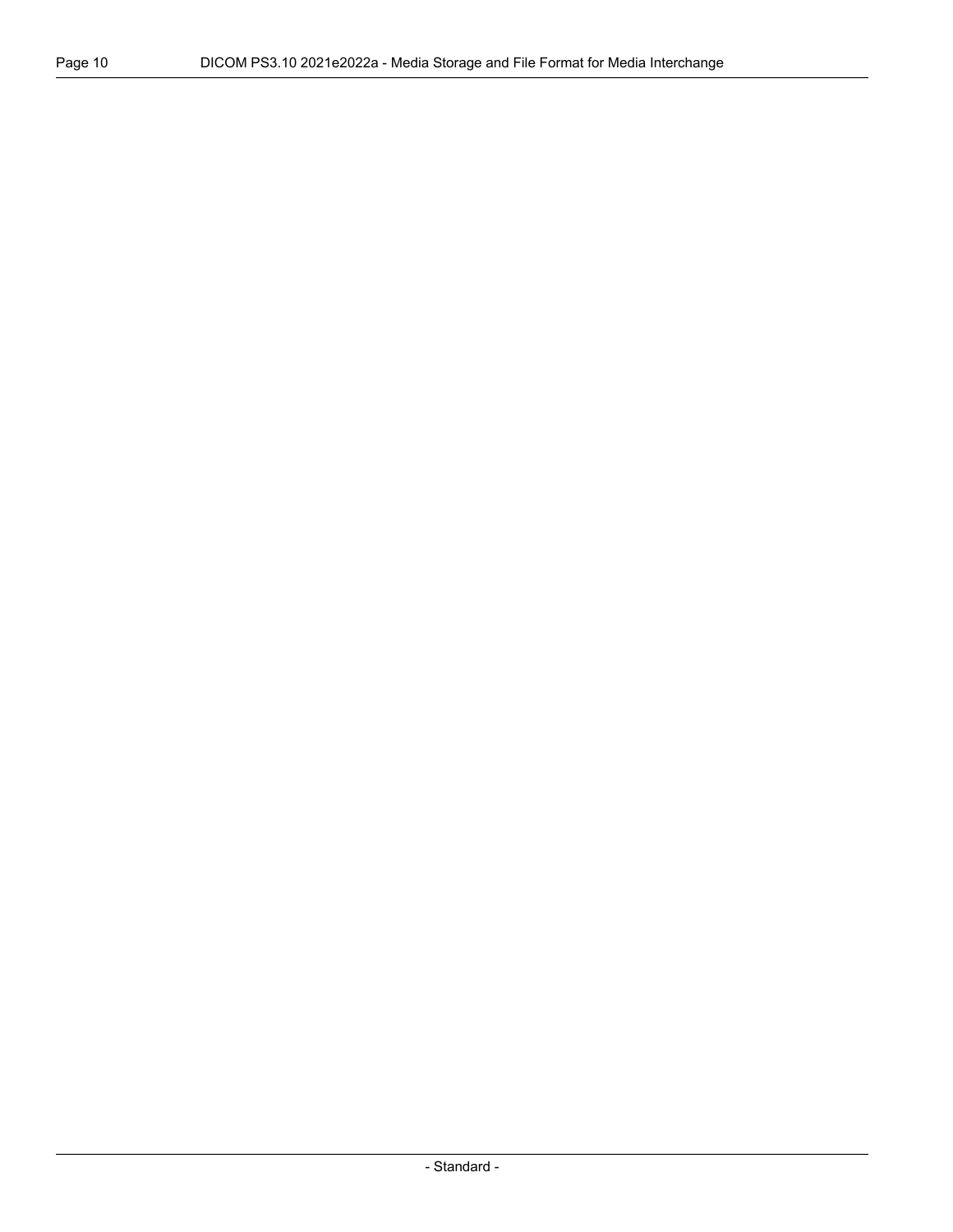## <span id="page-10-0"></span>**Foreword**

This DICOM Standard was developed according to the procedures of the DICOM Standards Committee.

The DICOM Standard is structured as a multi-part document using the guidelines established in [ISO/IEC [Directives,](#page-14-2) Part 2].

DICOM® is the registered trademark of the National Electrical Manufacturers Association for its standards publications relating to di gital communications of medical information, all rights reserved.

HL7® and CDA® are the registered trademarks of Health Level Seven International, all rights reserved.

SNOMED®, SNOMED Clinical Terms®, SNOMED CT® are the registered trademarks of the International Health Terminology Standards Development Organisation (IHTSDO), all rights reserved.

LOINC® is the registered trademark of Regenstrief Institute, Inc, all rights reserved.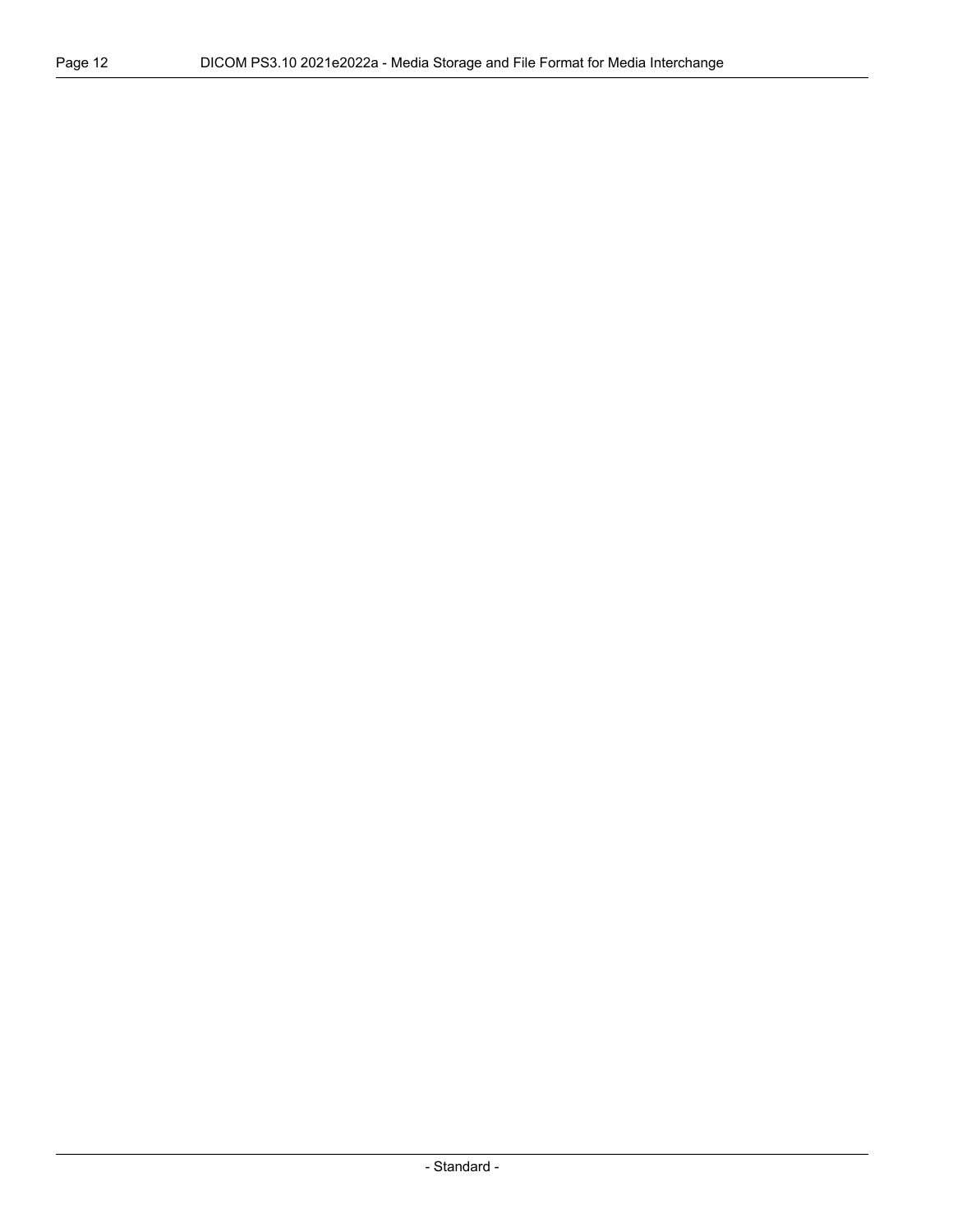# <span id="page-12-0"></span>**1 Scope and Field of Application**

This Part of the DICOM Standard specifies a general model for the storage of Medical Imaging information on removable media. The purpose of this Part is to provide a framework allowing the interchange of various types of medical images and related information on a broad range of physical storage media.

This Part specifies:

- a. a layered model for the storage of medical images and related information on storage media. This model introduces the concept of Media Storage Application Profiles, which specify application specific subsets of the DICOM Standard to which a Media Storage implementation may claim conformance. Such a conformance applies only to the writing, reading and updating of the content of storage media. Specific Application Profiles are not included in this Part but in [PS3.11](part11.pdf#PS3.11);
- b. a DICOM File Format supporting the encapsulation of any Information Object Definition;
- c. a Secure DICOM File Format supporting the encapsulation of a DICOM File Format in a cryptographic envelope;
- d. a DICOM File Service providing independence from the underlying media format and physical media. The policies specific to the DICOMDIR file used to store the Media Storage Directory Service/Object Pair Class are also addressed.

This Part is related to other parts of the DICOM Standard in that:

- [PS3.2](part02.pdf#PS3.2), Conformance, specifies the requirements that shall be met to achieve DICOM Conformance in Media Storage;
- [PS3.3](part03.pdf#PS3.3), Information Object Definitions, specifies a number of Information Object Definitions (e.g., various types of images) that may be used in conjunction with this Part;
- [PS3.4](part04.pdf#PS3.4), builds upon this Part to define the Media Storage Service Class;
- [PS3.5](part05.pdf#PS3.5), Data Structure and Encoding, addresses the encoding rules necessary to construct a Data Set that is encapsulated in a file as specified in this Part;
- [PS3.6](part06.pdf#PS3.6), Data Dictionary, contains a registry by Tag of all Data Elements related to the Attributes of Information Objects defined in [PS3.3](part03.pdf#PS3.3). This index includes the Value Representation and Value Multiplicity for each Data Element;
- [PS3.11](part11.pdf#PS3.11), Media Storage Application Profiles standardizes a number of choices related to a specific clinical need (selection of a Physical Medium and Media Format as well as specific Service/Object Pair Classes). It aims at facilitating the interoperability between implementations that claim conformance to the same Application Profile. [PS3.11](part11.pdf#PS3.11) is intended to be extended as the clinical needs for Media Storage Interchange evolve;
- [PS3.12](part12.pdf#PS3.12), Media Formats and Physical Media for Data Interchange, defines a number of selected Physical Medium and corresponding Media Formats. These Media Formats and Physical Medium selections are referenced by one or more of the Application Profiles of [PS3.11](part11.pdf#PS3.11). [PS3.12](part12.pdf#PS3.12) is intended to be extended as the technologies related to Physical Medium evolve.
- [PS3.15](part15.pdf#PS3.15), Security Profiles defines a number of profiles for use with Secure DICOM Media Storage Application Profiles. The Media Storage Security Profiles specify the cryptographic techniques to be used for each Secure DICOM File in a Secure Media Storage Application Profile.

PS3.10 lays a foundation for open Media Interchange by standardizing an overall architecture and addressing some of the major barriers to interoperability: the definition of a DICOM File Format, a DICOM File Service and the policies associated with a Media Storage Directory structure.

Note

[PS3.3](part03.pdf#PS3.3) specifies a general medical imaging Basic Directory Information Object Definition and [PS3.4](part04.pdf#PS3.4) specifies the corresponding Media Storage Directory SOP Class that is a member of the Media Storage Service Class.

Adherence to the provisions of PS3.10 by implementations reading, writing or updating Storage Media represents a key foundation for open Storage Media Interchange. However, it is only with the selection of standard Physical Media and corresponding Media Formats in [PS3.12](part12.pdf#PS3.12) and the use of specific Application Profiles in [PS3.11](part11.pdf#PS3.11) that effective Media Storage Interchange interoperability is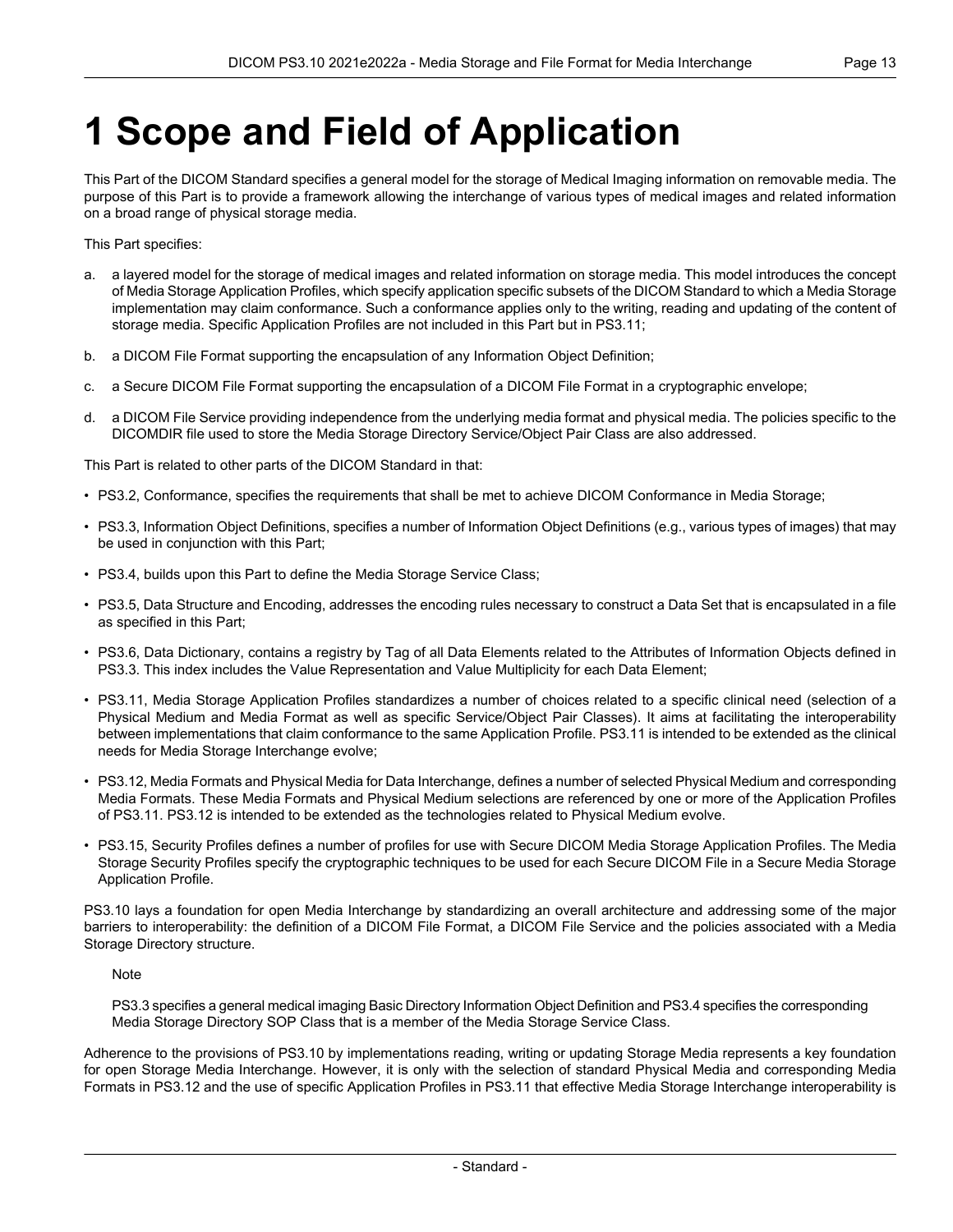achieved. Therefore, claiming conformance to PS3.10 only, is not a valid DICOM Conformance Statement. DICOM Media Storage Conformance shall be made in relation to a [PS3.11](part11.pdf#PS3.11) Application Profile according to the framework defined by [PS3.2.](part02.pdf#PS3.2)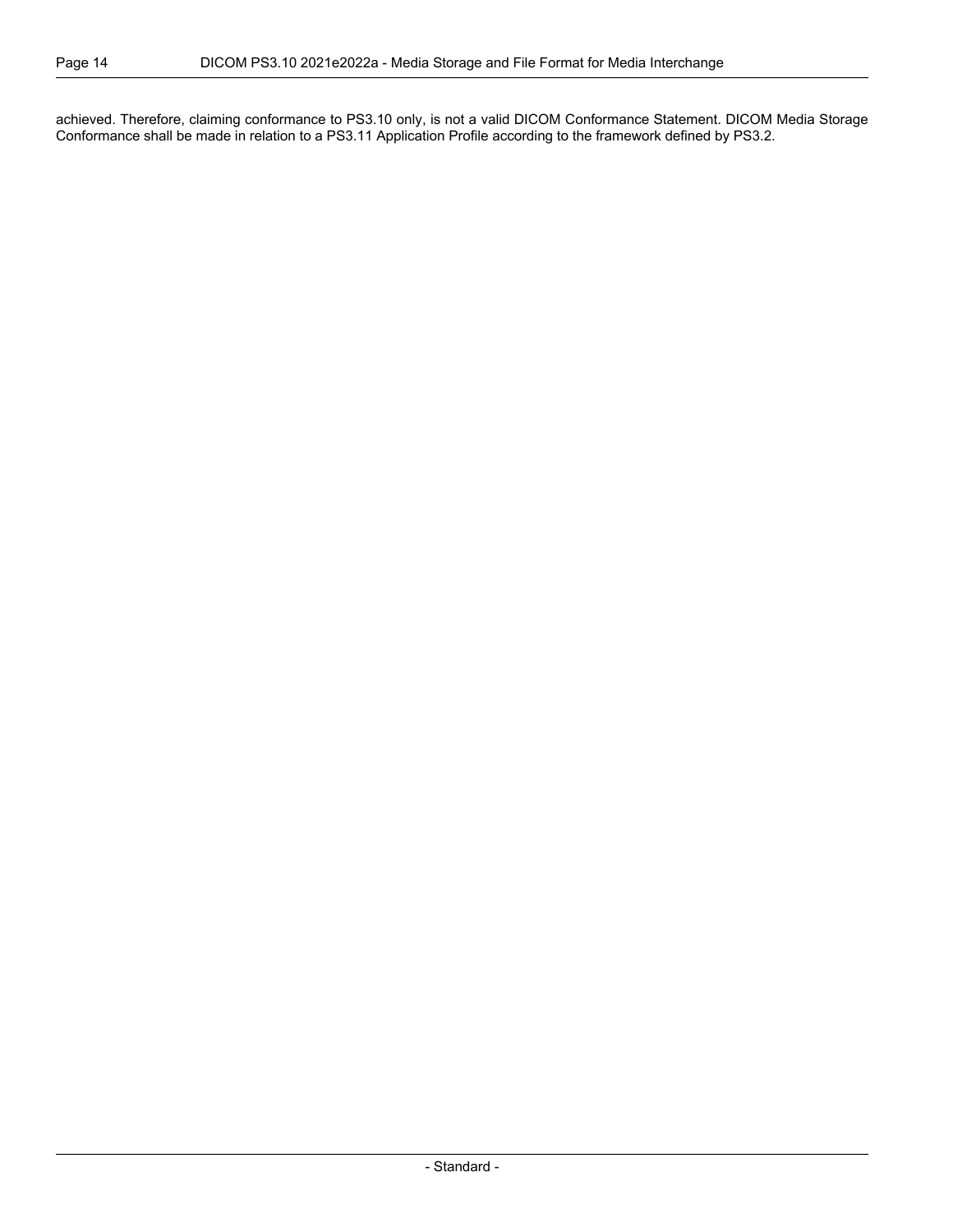# <span id="page-14-0"></span>**2 References**

## <span id="page-14-1"></span>**2.1 Normative References**

The following standards contain provisions that, through reference in this text, constitute provisions of this Standard. At the time of publication, the editions indicated were valid. All standards are subject to revision, and parties to agreements based on this Standard are encouraged to investigate the possibilities of applying the most recent editions of the standards indicated below.

- <span id="page-14-3"></span><span id="page-14-2"></span>[ISO/IEC Directives, Part 2] ISO/IEC. 2016/05. 7.0. *Rules for the structure and drafting of International Standards*. [http://www.iec.ch/](http://www.iec.ch/members_experts/refdocs/iec/isoiecdir-2%7Bed7.0%7Den.pdf) [members\\_experts/refdocs/iec/isoiecdir-2%7Bed7.0%7Den.pdf](http://www.iec.ch/members_experts/refdocs/iec/isoiecdir-2%7Bed7.0%7Den.pdf) .
- <span id="page-14-4"></span>[ISO 7498-1] ISO. 1994. *Information Processing Systems - Open Systems Interconnection - Basic Reference Model*.
- <span id="page-14-5"></span>[ISO 7498-2] ISO. 1989. Information processing systems - Open Systems Interconnection - Basic reference Model - Part 2: Security *Architecture*.
- <span id="page-14-6"></span>[ISO/TR 8509] ISO. *Information Processing Systems - Open Systems Interconnection - Service Conventions*. *ISO/TR 8509 has been withdrawn. See ISO/IEC 2382-26:1993 Information technology - Vocabulary - Part 26: Open systems interconnection* .
- [ISO 8822] ISO. 1988. *Information processing systems - Open Systems Interconnection - Connection oriented presentation service definition*.
- [ISO/IEC 8859-1] ISO/IEC. 1987. Information processing 8-bit single-byte coded graphic character sets Part 1: Latin alphabet No. *1*.
- <span id="page-14-8"></span>[RFC2557] IETF. March 1999. *MIME Encapsulation of Aggregate Documents, such as HTML (MHTML)*. [http://tools.ietf.org/html/](http://tools.ietf.org/html/rfc2557) [rfc2557](http://tools.ietf.org/html/rfc2557) .
- <span id="page-14-7"></span>[RFC3240] IETF. February 2002. *Digital Imaging and Communications in Medicine (DICOM) - Application/dicom MIME Sub-type Registration*. <http://tools.ietf.org/html/rfc3240> .

[RFC5652] IETF. September 2009. *Cryptographic Message Syntax*. <http://tools.ietf.org/html/rfc5652> .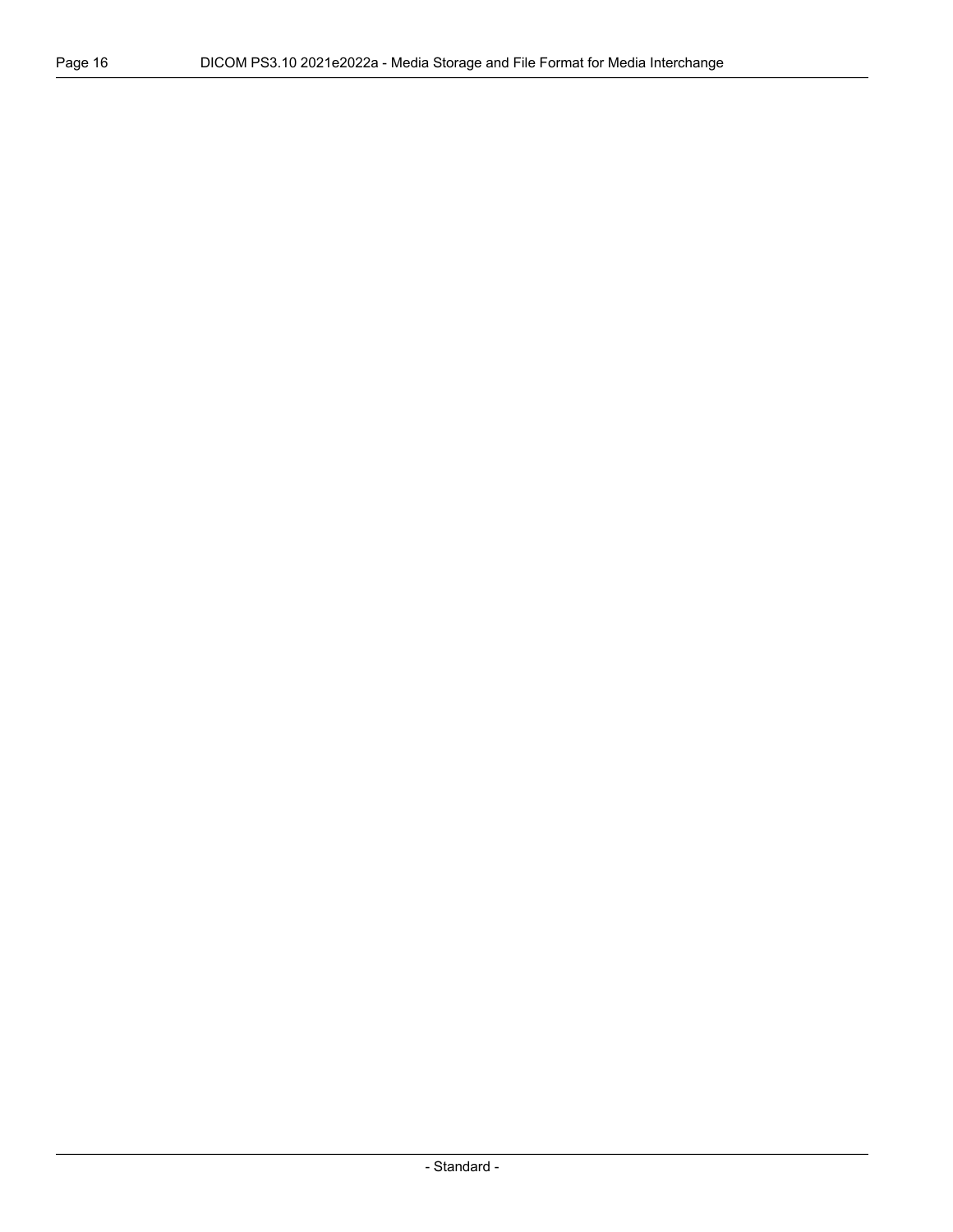## <span id="page-16-0"></span>**3 Definitions**

For the purposes of this Standard the following definitions apply.

### **3.1 Reference Model Definitions**

This Part of the Standard use of the following terms defined in [ISO [7498-1\]](#page-14-3) and [ISO [7498-2\]](#page-14-4):

| <b>Application Entity</b>  | See [ISO 7498-1].                                                                                                                           |
|----------------------------|---------------------------------------------------------------------------------------------------------------------------------------------|
| <b>Application Process</b> | See [ISO 7498-1].                                                                                                                           |
| Service                    | See [ISO 7498-1].                                                                                                                           |
| Transfer Syntax            | See [ISO 7498-1].                                                                                                                           |
| Data Confidentiality       | See [ISO 7498-2].                                                                                                                           |
|                            | Note                                                                                                                                        |
|                            | The definition is "the property that information is not made available or disclosed to<br>unauthorized individuals, entities or processes." |
| Data Origin Authentication | See [ISO 7498-2].                                                                                                                           |
|                            | Note                                                                                                                                        |
|                            | The definition is "the corroboration that the source of data received is as claimed."                                                       |
| Data Integrity             | See [ISO 7498-2].                                                                                                                           |
|                            | Note                                                                                                                                        |
|                            | The definition is "the property that data has not been altered or destroyed in an<br>unauthorized manner."                                  |

### **3.2 Service Conventions Definitions**

This Part of the Standard makes use of the following terms defined in [\[ISO/TR](#page-14-5) 8509]:

| Service Provider | See [ISO/TR 8509]. |
|------------------|--------------------|
|                  |                    |

Service User See [\[ISO/TR](#page-14-5) 8509].

## **3.3 Presentation Service Definitions**

This Part of the Standard makes use of the following terms defined in [ISO [8822\]](#page-14-6):

| <b>Abstract Syntax</b> | See [ISO 8822]. |
|------------------------|-----------------|
| Abstract Syntax Name   | See [ISO 8822]. |

### **3.4 DICOM Introduction and Overview Definitions**

This Part of the Standard makes use of the following terms defined in [PS3.1:](part01.pdf#PS3.1)

| Attribute                                | Attribute.                             |
|------------------------------------------|----------------------------------------|
| Service-Object Pair Class (SOP<br>Class) | Service-Object Pair Class (SOP Class). |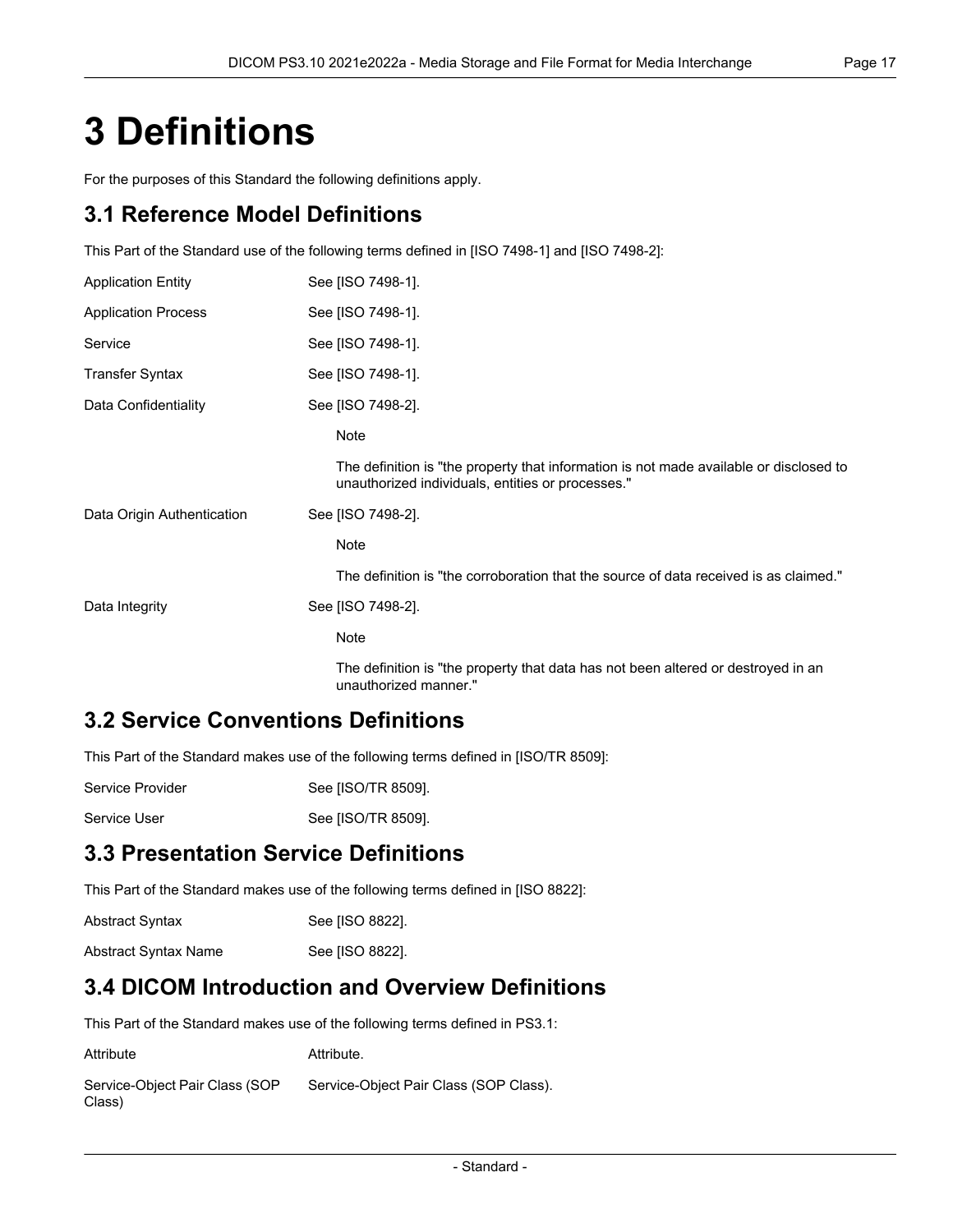## **3.5 DICOM Information Object Definitions**

This Part of the Standard makes use of the following terms defined in [PS3.3:](part03.pdf#PS3.3)

Information Object Definition (IOD) [Information](part03.pdf#glossentry_InformationObjectDefinition) Object Definition.

## **3.6 DICOM Data Structure and Encoding Definitions**

This Part of the Standard makes use of the following terms defined in [PS3.5:](part05.pdf#PS3.5)

| Data Element         | Data Element.              |
|----------------------|----------------------------|
| Data Set             | Data Set.                  |
| Data Element Type    | Data Element Type.         |
| Value                | Value.                     |
| Value Multiplicity   | Value Multiplicity (VM).   |
| Value Representation | Value Representation (VR). |

## **3.7 DICOM Message Exchange Definitions**

This Part of the Standard makes use of the following terms defined in [PS3.7:](part07.pdf#PS3.7)

| Service Object Pair Instance<br>(SOP Instance) | Service-Object Pair Instance (SOP Instance). |
|------------------------------------------------|----------------------------------------------|
| Implementation Class UID                       | Implementation Class UID.                    |

## **3.8 DICOM Media Storage and File Format Definitions**

The following definitions are commonly used in this Part of the Standard:

| Media Storage Application<br>Profile | A specification that defines a selection of choices at the various layers of the DICOM Media<br>Storage Model that are applicable to a specific need or context in which the media interchange<br>is intended to be performed.                                           |
|--------------------------------------|--------------------------------------------------------------------------------------------------------------------------------------------------------------------------------------------------------------------------------------------------------------------------|
| <b>DICOM File Service</b>            | A minimum abstract view of files and operations to be provided by the Media Format Layer.<br>Constraining access to the content of files by the Application Entities through such a DICOM File<br>Service boundary ensures Media Format and Physical Media independence. |
| <b>DICOM File</b>                    | A File with a content formatted according to the requirements of this Part of the DICOM Standard.<br>In particular such files contain the File Meta Information and a properly formatted Data Set.                                                                       |
| <b>DICOMDIR File</b>                 | A DICOM File within a File-set that contains a Media Storage Directory SOP Instance. This File<br>is given a single component File ID, DICOMDIR.                                                                                                                         |
| File                                 | A File is an ordered string of zero or more bytes, where the first byte is at the beginning of the<br>file and the last byte at the end of the File. Files are identified by a unique File ID and may by<br>written, read and/or deleted.                                |
| File ID                              | Identifier for a File, which is unique within the context of the File-set to which it belongs. A set of<br>ordered File ID Components (up to a maximum of eight) forms a File ID.                                                                                        |
| File ID Component                    | A string of one to eight characters of a defined character set.                                                                                                                                                                                                          |
| File Meta Information                | Identifying information on the encapsulated Data Set. It is a header at the beginning of every<br>DICOM File.                                                                                                                                                            |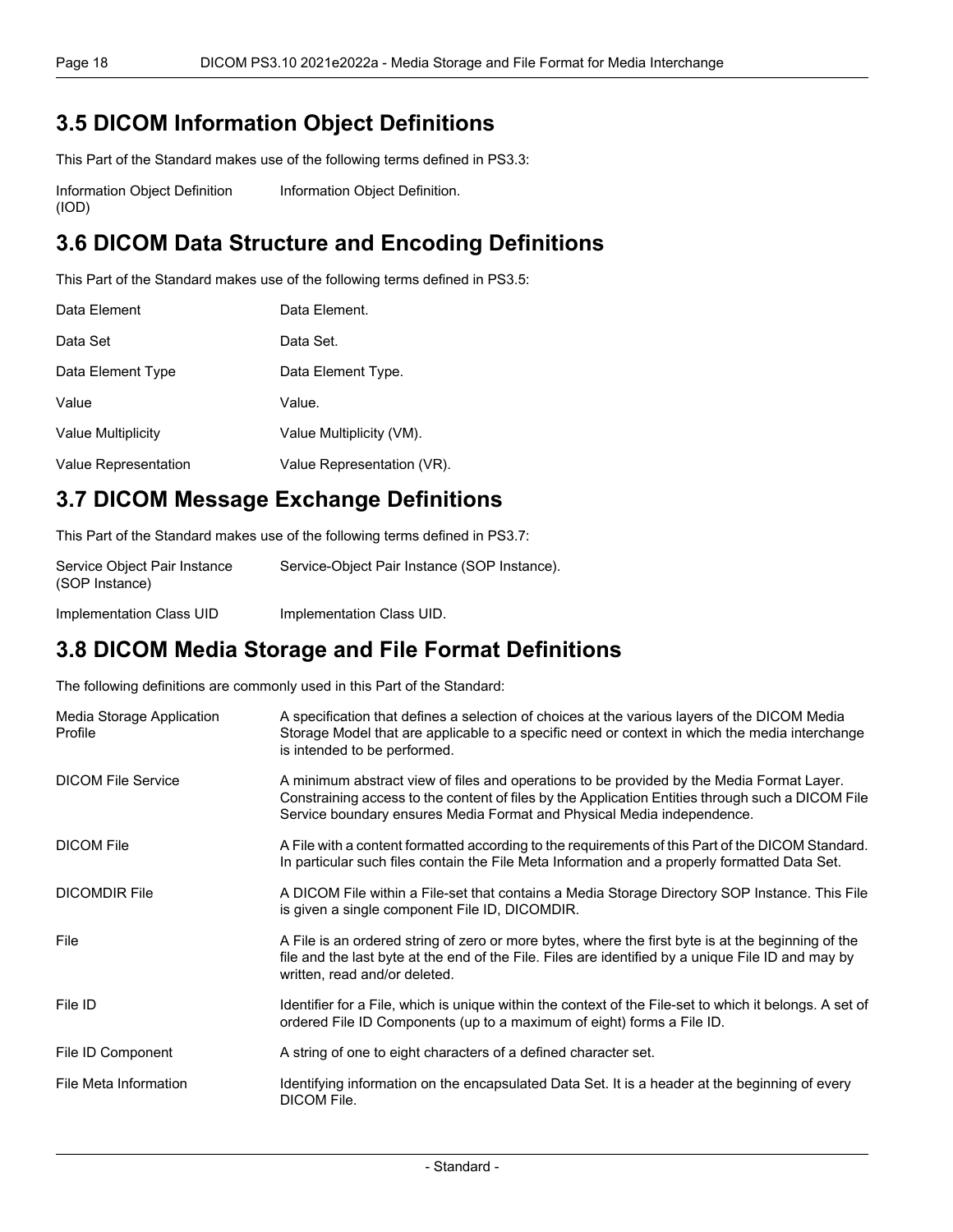| File-set                                           | A collection of DICOM Files (and possibly non-DICOM Files) that share a common naming space<br>within which File IDs are unique.                                                                                                                                 |
|----------------------------------------------------|------------------------------------------------------------------------------------------------------------------------------------------------------------------------------------------------------------------------------------------------------------------|
| <b>File-set Creator</b>                            | An Application Entity that creates the DICOMDIR File (see Section 8.6) and zero or more DICOM<br>Files.                                                                                                                                                          |
| <b>File-set Reader</b>                             | An Application Entity that accesses one or more files in a File-set.                                                                                                                                                                                             |
| File-set Updater                                   | An Application Entity that accesses Files, creates additional Files, or deletes existing Files in a<br>File-set. A File-set Updater makes the appropriate alterations to the DICOMDIR file reflecting the<br>additions or deletions.                             |
| <b>DICOM File Format</b>                           | The means to encapsulate in a File the Data Set representing a SOP Instance related to a DICOM<br>Information Object.                                                                                                                                            |
| Media Format                                       | Data structures and associated policies that organize the bit streams defined by the Physical<br>Media format into data file structures and associated file directories.                                                                                         |
| <b>DICOM Media Storage Model</b>                   | The data structures and operations used at different protocol layers to achieve interoperability<br>through media interchange.                                                                                                                                   |
| Media Storage Services                             | A set of operations with media that facilitate storage to and retrieval from the media of DICOM<br>SOP Instances. Part of the DICOM File Service specification.                                                                                                  |
| <b>Physical Media</b>                              | A piece of material with recording capabilities for streams of bits. Characteristics of a Physical<br>Media include form factor, mechanical characteristics, recording properties and rules for recording<br>and organizing bit streams in accessible structures |
| Secure DICOM File                                  | A DICOM File that is encapsulated with the Cryptographic Message Syntax specified in IETF<br>STD 70 [RFC5652].                                                                                                                                                   |
| Secure File-set                                    | A File-set in which all DICOM Files are Secure DICOM Files.                                                                                                                                                                                                      |
| Secure Media Storage<br><b>Application Profile</b> | A Media Storage Application Profile that requires a Secure File-set.                                                                                                                                                                                             |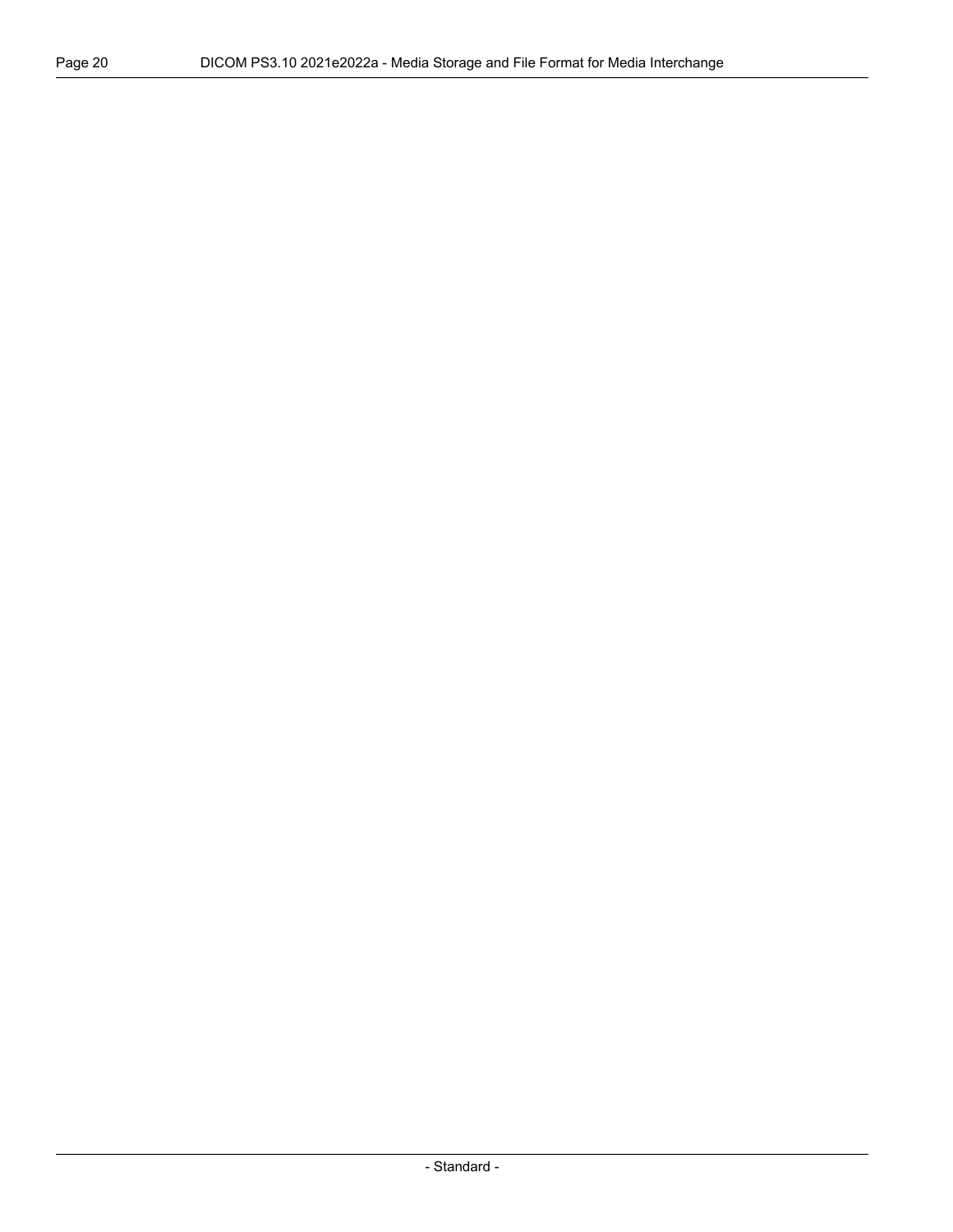# <span id="page-20-0"></span>**4 Symbols and Abbreviations**

The following symbols and abbreviations are used in this Part of the Standard.

| <b>ACC</b>        | American College of Cardiology                                                   |
|-------------------|----------------------------------------------------------------------------------|
| <b>ACR</b>        | American College of Radiology                                                    |
| <b>ASCII</b>      | American Standard Code for Information Interchange                               |
| AE                | <b>Application Entity</b>                                                        |
| <b>ANSI</b>       | American National Standards Institute                                            |
| <b>CEN/TC/251</b> | Comite Europeen de Normalisation - Technical Committee 251 - Medical Informatics |
| <b>DICOM</b>      | Digital Imaging and Communications in Medicine                                   |
| <b>FSC</b>        | File-set Creator                                                                 |
| <b>FSR</b>        | File-set Reader                                                                  |
| <b>FSU</b>        | File-set Updater                                                                 |
| HL7               | Health Level 7                                                                   |
| <b>HTML</b>       | Hypertext Transfer Markup Language                                               |
| <b>IEEE</b>       | Institute of Electrical and Electronics Engineers                                |
| <b>ISO</b>        | International Standards Organization                                             |
| ID                | <b>Identifier</b>                                                                |
| <b>IOD</b>        | Information Object Definition                                                    |
| <b>JIRA</b>       | Japan Medical Imaging and Radiological Systems Industries Association            |
| MIME              | Multipurpose Internet Mail Extensions                                            |
| <b>NEMA</b>       | National Electrical Manufacturers Association                                    |
| OSI               | Open Systems Interconnection                                                     |
| <b>SOP</b>        | Service-Object Pair                                                              |
| <b>TCP/IP</b>     | <b>Transmission Control Protocol/Internet Protocol</b>                           |
| <b>UID</b>        | Unique Identifier                                                                |
| <b>VR</b>         | Value Representation                                                             |
| <b>XML</b>        | Extensible Markup Language                                                       |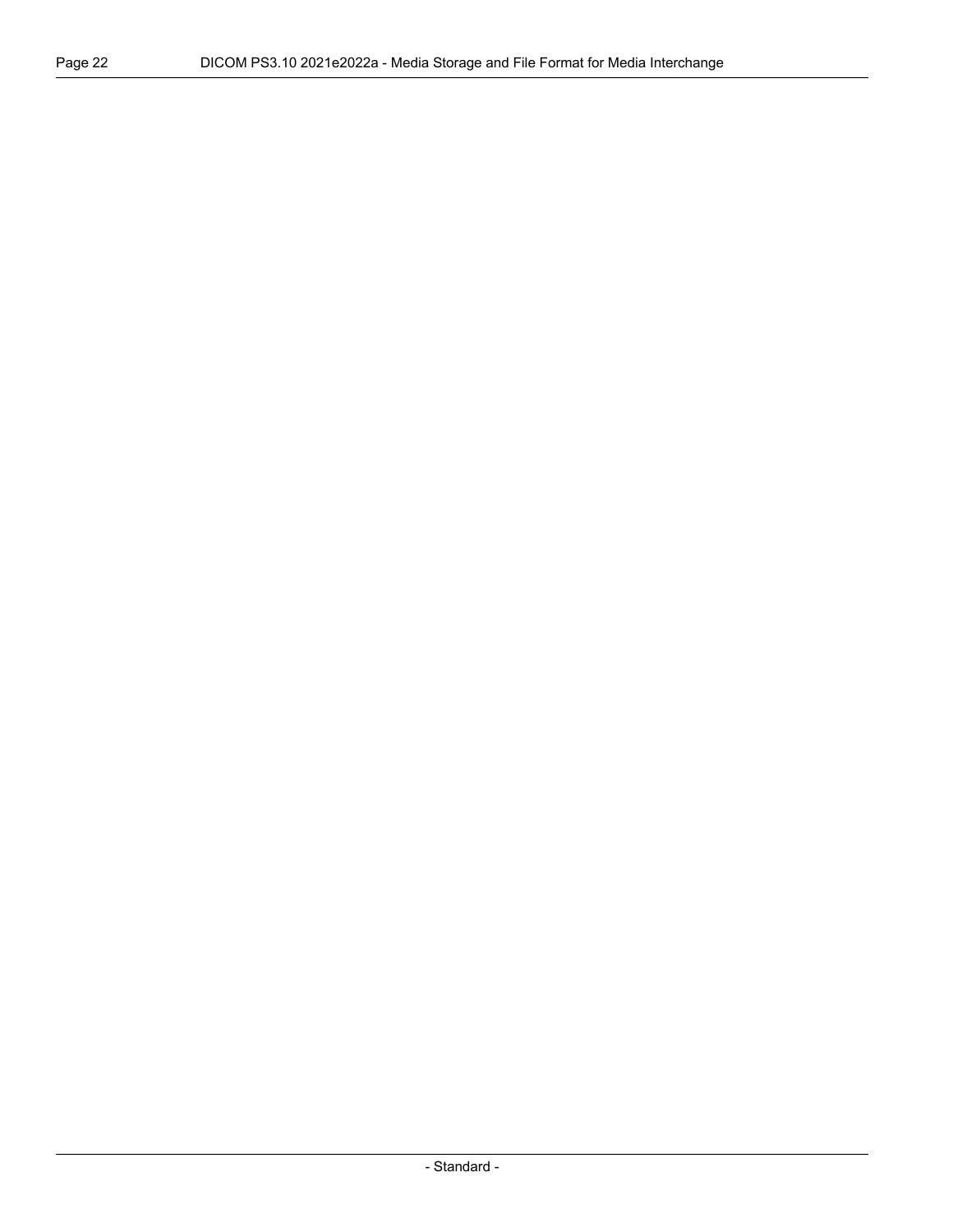# <span id="page-22-0"></span>**5 Conventions**

Words are capitalized in this document to help the reader understand that these words have been previously defined in Section 3 of this document and are to be interpreted with that meaning.

A Tag is represented as (gggg,eeee), where gggg equates to the Group Number and eeee equates to the Element Number within that Group. Tags are represented in hexadecimal notation as specified in [PS3.5.](part05.pdf#PS3.5)

Attributes of File Meta Information are assigned a Type that indicates if a specific Attribute is required depending on the Media Storage Services. The following Type designations are derived from the [PS3.5](part05.pdf#PS3.5) designations but take into account the Media Storage environment:

- Type 1: Such Attributes shall be present with an explicit Value in files created by File-set Creators and File-set Updaters. They shall be supported by File-set Readers and File-set Updaters;
- Type 1C: Such Attributes shall be present with an explicit Value in Files created by File-set Creators and File-set Updaters if the specified condition is met. They shall be supported by File-set Readers and File-set Updaters;
- Type 2: Such Attributes shall be present with an explicit Value or with a zero-length Value if unknown, in Files created by File-set Creators and File-set Updaters. They shall be supported by File-set Readers and File-set Updaters;
- Type 2C: Such Attributes shall be present with an explicit Value or with a zero-length if unknown, in Files created by File-set Creators and File-set Updaters if the specified condition is met. They shall be supported by File-set Readers and File-set Updaters;
- Type 3: Such Attributes may be present with an explicit Value or a zero-length Value in Files created by File-set Creators and File set Updaters. They may be supported or ignored by File-set Readers and File-set Updaters.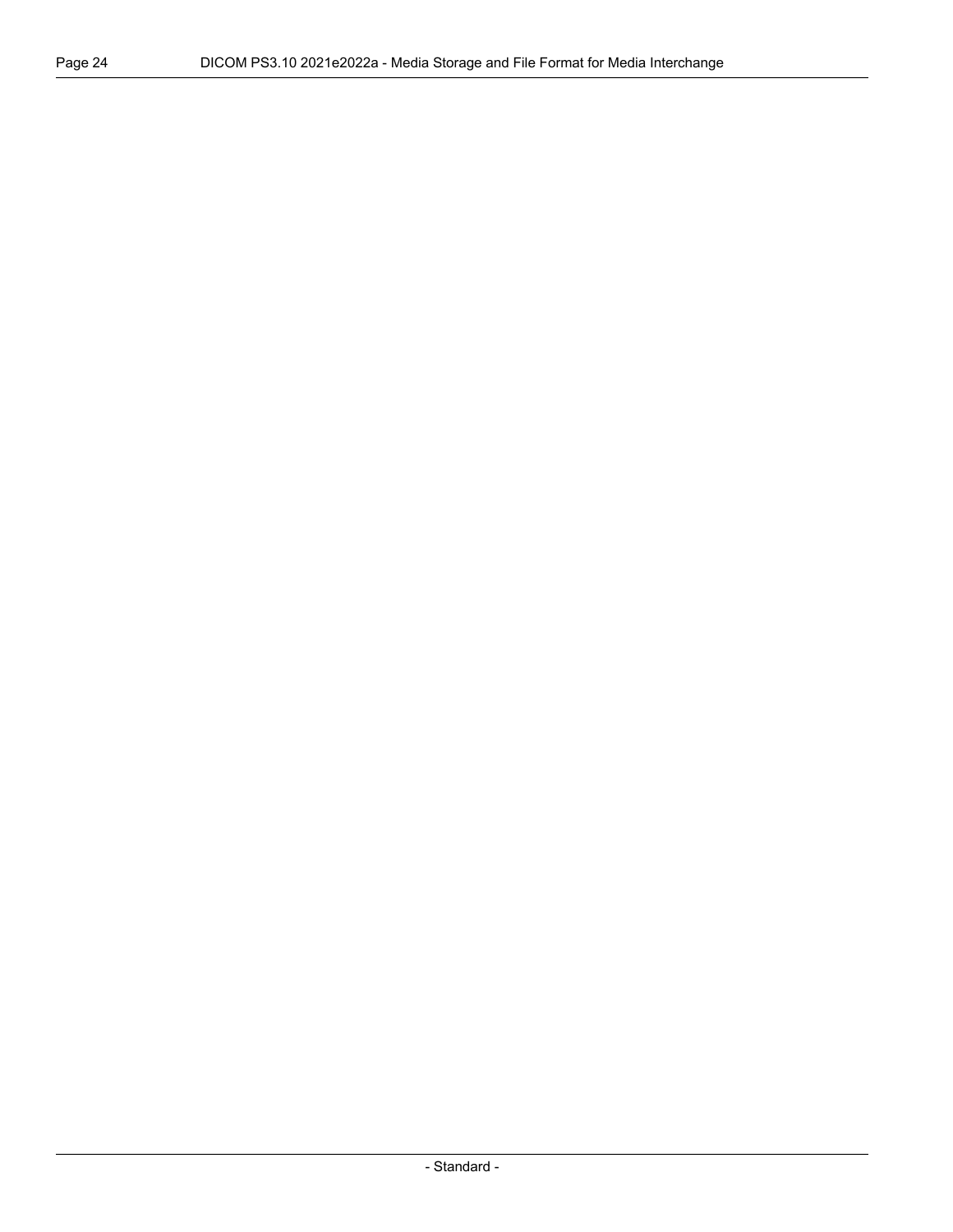## <span id="page-24-0"></span>**6 DICOM Models for Media Storage**

This section defines the DICOM Media Storage Model used by DICOM Application Entities for the purpose of communication through the interchange of removable storage media. Specifically, this Section provides a model to clarify a number of concepts for digital imaging and communications and introduces key terms used throughout the DICOM Standard. This model has been used to partition the DICOM Standard into separate parts related to storage media interchange.

## <span id="page-24-1"></span>**6.1 General DICOM Communication Model**

[Figure](part01.pdf#figure_5-1) 5-1 in PS3.1 presents the general communication model of the DICOM Standard, which spans both network (on-line) and media interchange (off-line) communication. Application Entities may utilize any of the following transport mechanisms:

- the DICOM Message Service and Upper Layer Service, which provides independence from specific physical networking commu nication support and protocols such as TCP/IP,
- the DICOM Web Service API and HTTP Service, which allows use of common hypertext and associated protocols for transport of DICOM services,
- the Basic DICOM File Service, which provides access to Storage Media independently from specific physical media storage formats and file structures, or
- <span id="page-24-2"></span>• DICOM Real-Time Communication, which provides real-time transport of DICOM metadata based on SMPTE and RTP.

PS3.10 describes the Basic DICOM File Service, as depicted in [Figure](#page-24-2) 6.1-1.

|                                 | <b>Medical Images</b><br>and related information |                                                                                                                                                                                          |
|---------------------------------|--------------------------------------------------|------------------------------------------------------------------------------------------------------------------------------------------------------------------------------------------|
| <b>DICOM Application Entity</b> |                                                  |                                                                                                                                                                                          |
|                                 | <b>Service Class Specifications</b>              |                                                                                                                                                                                          |
|                                 | Information Objects Definitions                  |                                                                                                                                                                                          |
|                                 |                                                  |                                                                                                                                                                                          |
|                                 | Dataset Structure and Encoding - Data Dictionary |                                                                                                                                                                                          |
|                                 |                                                  | Media Interchange                                                                                                                                                                        |
|                                 |                                                  | <b>BOUNDARY:</b><br><b>DICOM Basic File Service</b>                                                                                                                                      |
|                                 |                                                  | Security Layer<br>(Optional)                                                                                                                                                             |
|                                 |                                                  | Physical Medium and Medium Format<br>MEDIUM A<br><b>MEDIUM B</b><br>MEDIUM n<br>$\circ$<br>✍<br>eFILE <sub>2</sub><br>品<br>品<br>$\begin{array}{c}\n\cdots \\ \text{cFILLD}\n\end{array}$ |
|                                 |                                                  | Media Storage Interchange<br>Off-Line Communication                                                                                                                                      |

**Figure 6.1-1. DICOM Communication Model for Media Interchange**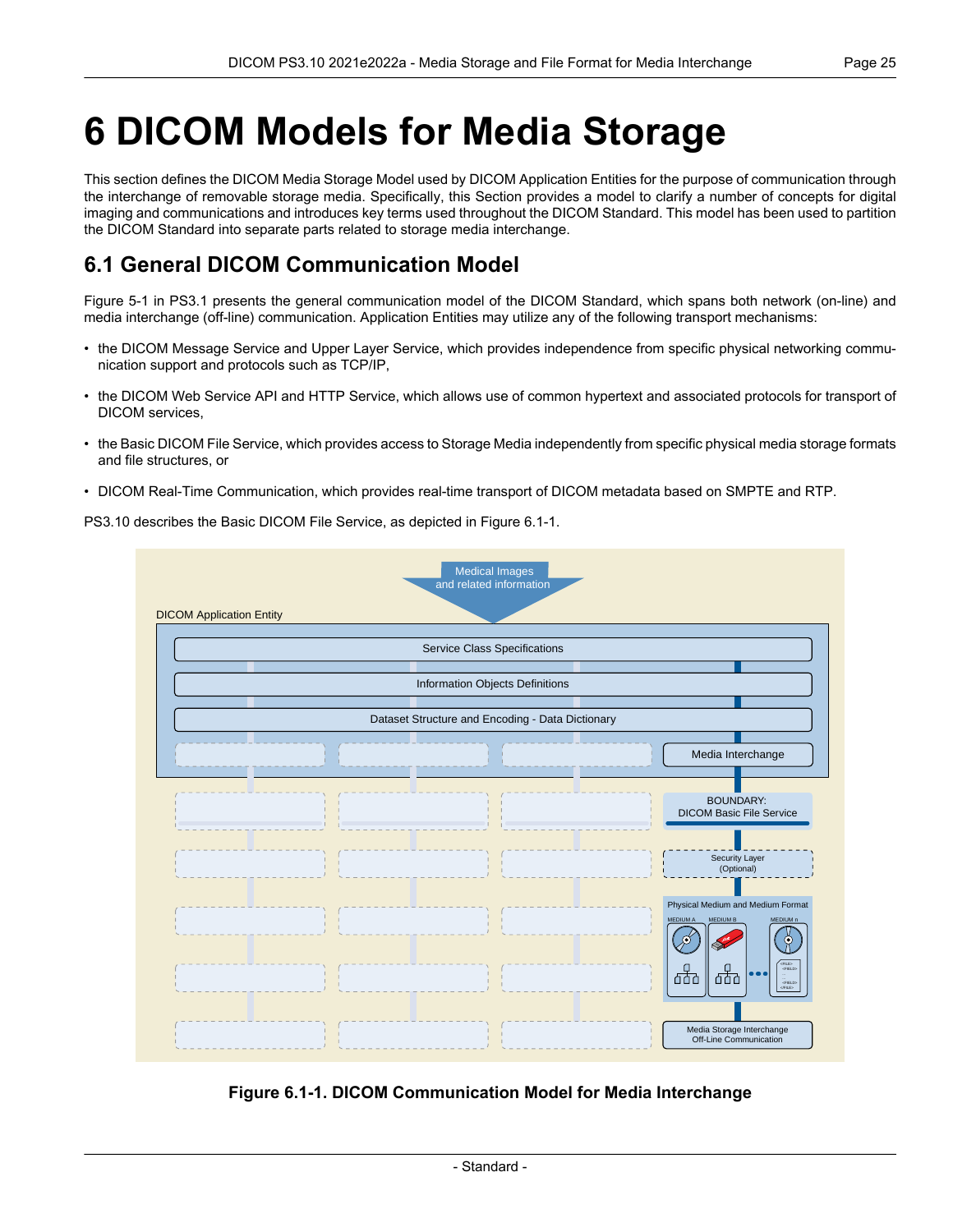### <span id="page-25-0"></span>**6.2 The DICOM Media Storage Model**

The DICOM Media Storage Model is presented by [Figure](#page-25-2) 6.2-1 and expands on the General DICOM Communication Model introduced earlier in [Section](#page-24-1) 6.1.

The DICOM Media Storage Model focuses on the aspects directly related to data interchange through removable storage media. It pertains to the data structures and associated rules used at different layers to achieve interoperability through media interchange. The Services identified in this Model are simple boundaries between functional layers.

#### Note

<span id="page-25-2"></span>It is not within the scope of this Standard to specify Application Programming Interfaces at these boundaries.

| <b>BOUNDARY: Application Services</b><br>Relies on DICOM info; Objects and Media Storage Service Classes | Abstract services providing access to the data structures of the underlying layer;                                                                                  |
|----------------------------------------------------------------------------------------------------------|---------------------------------------------------------------------------------------------------------------------------------------------------------------------|
| <b>DICOM Data Format Layer</b>                                                                           | <b>DICOM File Format</b><br><b>Basic Directory</b><br>Service / Object Pairs;<br>Application-specific<br><b>Information Objects</b><br>(e.g. Images, Results, etc.) |
| <b>BOUNDARY: DICOM File Services</b><br>Ensures media format and physical media independence             | Abstract services providing access to the data structures of the underlying layer;                                                                                  |
| Media Format Layer<br>Data structures of a file system,<br>may be physical media-specific                | <b>MEDIUM N</b><br><b>MEDIUM A</b><br><b>MEDIUM B</b>                                                                                                               |
|                                                                                                          |                                                                                                                                                                     |
| <b>BOUNDARY: Physical Media Access Services</b><br>Physical Storage Media Specific                       | Abstract services providing access to the data structures of the underlying layer;                                                                                  |

**Figure 6.2-1. DICOM Media Storage Model**

<span id="page-25-1"></span>The DICOM Media Storage Model includes three layers, which are described in the following sections.

#### **6.2.1 Physical Media Layer**

Physical media characteristics are defined at the Physical Media Layer. Such characteristics include the physical media form factor, dimension, mechanical characteristics and recording properties. This Layer also defines the organization and grouping of the recorded bits.

Note

1. An example of a Physical Media Layer in the personal computer environment is the 3 1/2 inch floppy disk, double sided, high density.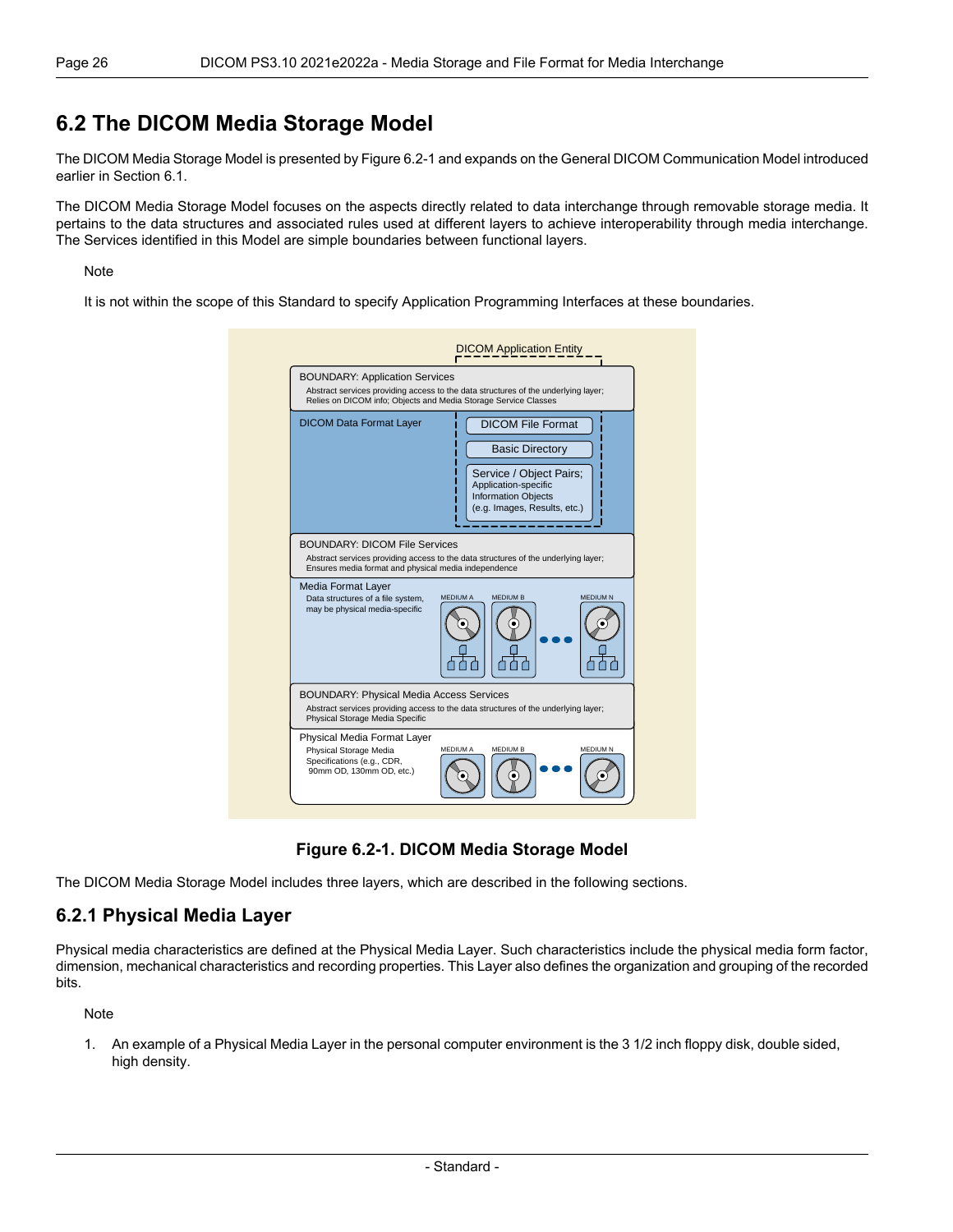2. The specification of one or more specific Physical Media for a given application is beyond the scope of this Part of the DICOM Standard. [PS3.12](part12.pdf#PS3.12) and its annexes specify several Physical Media choices. [PS3.11](part11.pdf#PS3.11) defines a number of Applic ation Profiles that select specific Physical Media depending on the requirements of specific medical imaging applications.

#### <span id="page-26-0"></span>**6.2.2 Media Format Layer**

At the Media Format Layer, Physical Media bit streams are organized into specific structures. Data file structures and associated directory structures are defined to allow efficient access and management of the physical media space.

Note

This layer is often specific to a given operating system environment. An example of such a Media Format Layer definition associated with the 3 1/2 inch floppy disk are the data structures used by the operating systems of various personal computer file systems. [PS3.12](part12.pdf#PS3.12) and its annexes specify several Media Format choices.

<span id="page-26-1"></span>Media Formats supported by the DICOM Standard are selected to support the minimum requirements specified by the DICOM File Service as specified in Section 8 of this Part. Constraining access to the File content through such a DICOM File Service ensures that the DICOM Data Format Layer is independent from Media Format and Physical Media selection.

#### **6.2.3 DICOM Data Format Layer**

The DICOM Data Format Layer includes the following elements of specification:

- a. DICOM Media Storage SOP Classes and associated Information Object Definitions;
- b. The DICOM File Format;
- c. The Secure DICOM File Format;
- d. The DICOM Media Storage Directory SOP Class;
- <span id="page-26-2"></span>e. DICOM Media Storage Application Profiles;
- f. DICOM Security Profiles for Media Storage.

#### **6.2.3.1 DICOM SOP Classes**

DICOM SOP Classes and associated Information Object Definitions (IODs) are used to convey specific medical imaging information at the Data Format Layer. Examples of such IODs are modality images, patient information, results, etc.

The use of DICOM IODs in conjunction with Media Storage Services forms a number of Media Storage Service Object Pair Classes or SOP Classes. Media Storage Services (e.g., read, write, delete, etc.) shall be performed through the DICOM File Service. The content of the resulting DICOM Files shall be formatted according to the DICOM File Format as specified below.

<span id="page-26-3"></span>[PS3.4](part04.pdf#PS3.4) defines a number of SOP Classes that may be used for Media Storage in [Annex](part04.pdf#chapter_I) I. These SOP Classes are based on DICOM Standard IODs that may be found in [PS3.3](part03.pdf#PS3.3).

The structure and encoding of a Data Set representing the data associated with a SOP Class shall follow [PS3.5.](part05.pdf#PS3.5) The specification of Transfer Syntaxes that may be used to encode such a Data Set, is also defined in [PS3.5.](part05.pdf#PS3.5)

#### **6.2.3.2 Concept of the DICOM File Format**

The encapsulation of a DICOM Data Set in a File shall follow the specifications of Section 7 of this Part. These encapsulation rules define a DICOM File Format able to contain in a File any DICOM Data Set. Files are identified by File IDs. No semantics shall be inferred from these File IDs, nor from their structure.

Note

A medical imaging application acting as a creator of a DICOM File may use semantic information to generate a File ID, but readers of DICOM files should not rely on apparent semantic content of a File ID.

Data Set encapsulation shall be based on the DICOM File Service as specified in Section 8 of this Part.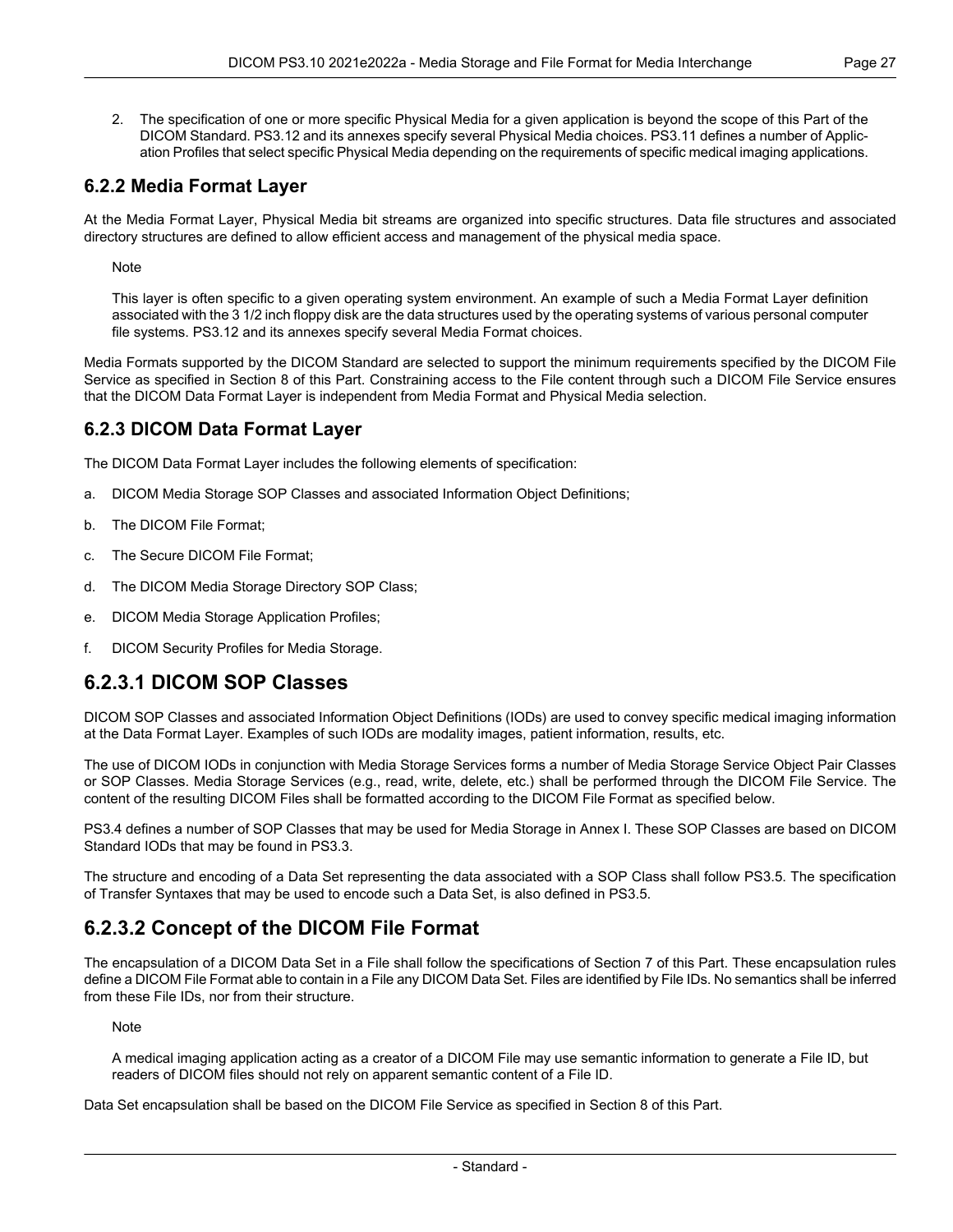#### Note

It is acceptable that a specific Media Format offers more file services than those specified in the DICOM File Service. Such services may be local or internal to an implementation. Their usage is beyond the scope of the DICOM Standard. However, in cases where such services are reflected in the file structures of the Media format Layer or in the Data Set encoding of an Information Object, the extension of such services in a manner that jeopardizes interoperability should not be done (e.g., File IDs longer than those specified in the DICOM File Service).

<span id="page-27-0"></span>The encapsulation of a DICOM File in a Secure DICOM File shall follow the specifications of [Section](#page-34-0) 7.4 of this Part. These encapsu lation rules define a mechanism for creating a Secure DICOM File by encapsulating an unprotected DICOM File as payload within a secure envelope.

### **6.2.3.3 DICOM Medical Information Directory**

<span id="page-27-1"></span>In addition to the DICOM Image and Image related SOP Classes (e.g., results, patients) other SOP Classes tailored for media storage may be used to provide references (or directories) based on medical information, thus facilitating access to the clinical imaging inform ation. Such a SOP Class is the Media Storage Directory SOP Class as defined in [PS3.4](part04.pdf#PS3.4). Instances of this SOP Class are conveyed in the File with a File ID of DICOMDIR.

#### **6.2.4 DICOM Media Storage Application Profiles**

A Media Storage Application Profile defines a selection of choices at the various layers of the DICOM Media Storage Model that are applicable to a specific need or context in which the media interchange is intended to be performed. Such choices are formally specified as a Media Storage Application Profile in order to ensure interoperability between implementations conforming to the same Media Storage Application Profile. It facilitates conformance statements that allow users to assess interoperability of different implementations.

Media Storage Application Profiles shall include:

- a. The description of the need addressed by the Application Profile (e.g., cardiac, echography, angiography) and its context of ap plication;
- b. The selection, at the Data Format Layer, of a number of specific IODs and associated SOP Classes. For standard DICOM SOP Classes, this shall be done by reference to [PS3.4.](part04.pdf#PS3.4) These SOP Classes, like any other DICOM SOP Classes are assigned a unique registered UID. For each SOP Class it shall be stated if its support is required or optional within the context of this profile;
- c. The selection of a specific Media Format definition. This is done by reference to [PS3.12](part12.pdf#PS3.12) that specify the selected Physical Medium, a specific associated Media Format and the mapping of this Media Format (or file system) services onto the DICOM File Service;
- d. The selection of appropriate Transfer Syntaxes;
- e. The selection of a specific Security Profile. This is done by reference to [PS3.15](part15.pdf#PS3.15) that specifies the cryptographic algorithms to be used to encapsulate the DICOM Files of the DICOM File Set into Secure DICOM Files. If a Media Storage Application Profile selects no Security Profile, then the Application Profile is unsecure and the Secure DICOM File Format shall not be used with that Application Profile;
- <span id="page-27-2"></span>f. Other choices facilitating interoperability such as specific limits (e.g., maximum file sizes, if necessary, support of options, if any).

The complete definition and structure of a Media Storage Application Profiles is specified by [PS3.11](part11.pdf#PS3.11). A number of Standard Application Profiles corresponding to different needs are included in [PS3.11](part11.pdf#PS3.11).

#### **6.2.5 Media Storage and The DICOM Standard Structure**

[Figure](#page-28-0) 6.2-2 provides an overview of the relationship between the functional areas identified by the DICOM Media Storage Model in troduced in [Section](#page-25-0) 6.2 and the various Parts of the DICOM Standard related to Media Storage. A number of Parts of the DICOM Standard are common between Network Communication and Media Interchange.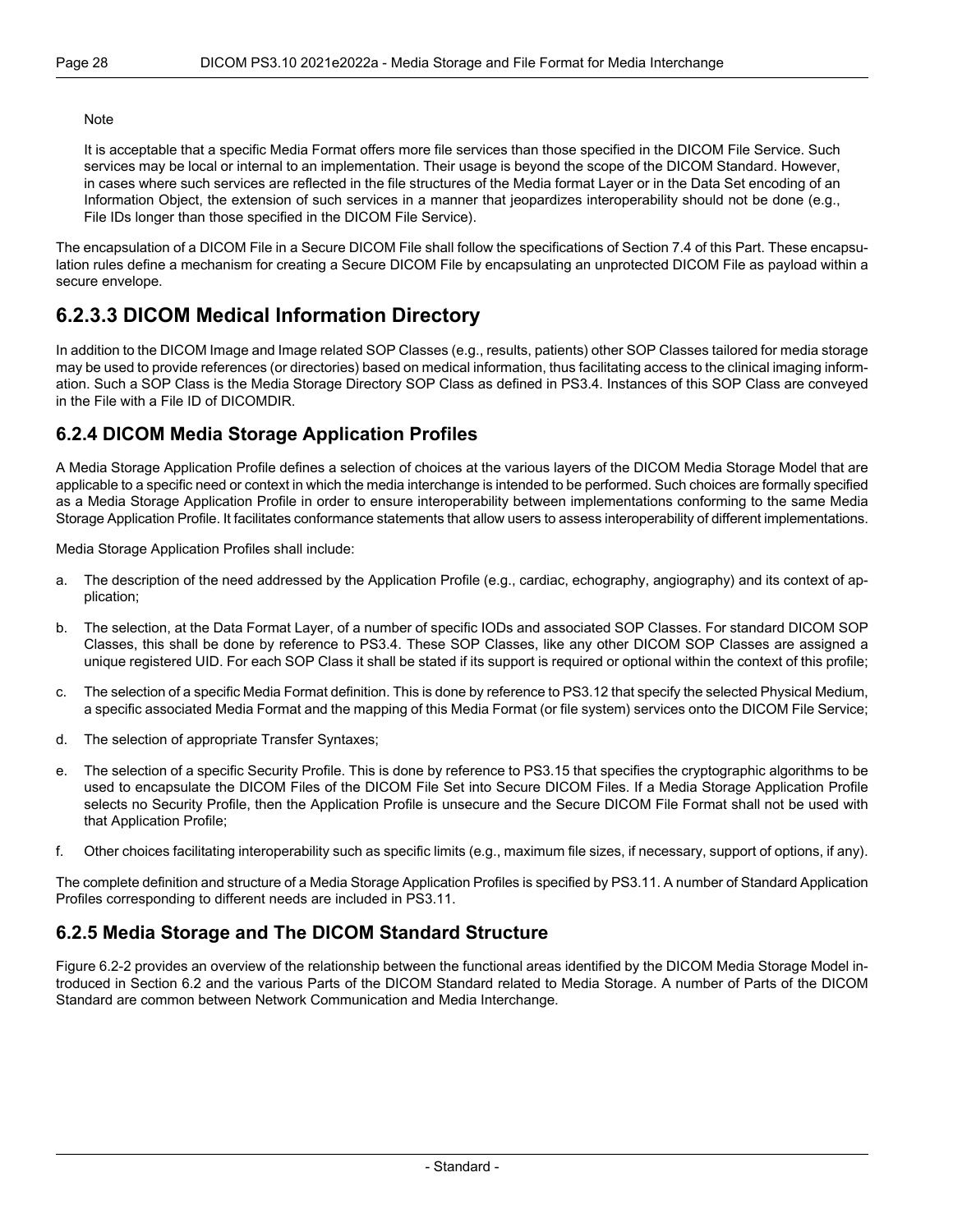<span id="page-28-0"></span>

| Parts of DICOM Standard                                                  | General | <b>Network</b><br>Communication | Media Storage<br>Interchange |
|--------------------------------------------------------------------------|---------|---------------------------------|------------------------------|
| PS3.1 Introduction and Overview                                          |         |                                 |                              |
| PS3.2 Conformance                                                        |         |                                 |                              |
| PS3.3 Information Object Definitions                                     |         |                                 |                              |
| PS3.4 Service Class Specifications                                       |         |                                 |                              |
| PS3.5 Data Structure and Semantics                                       |         |                                 |                              |
| PS3.6 Data Dictionary                                                    |         |                                 |                              |
| PS3.7 Message Exchange                                                   |         |                                 |                              |
| PS3.8 Network Communication<br>Support for Message Exchange              |         |                                 |                              |
| PS3.10 Media Storage and File<br>Format for Media Interchange            |         |                                 |                              |
| PS3.11 Media Storage Application<br><b>Profiles</b>                      |         |                                 |                              |
| PS3.12 Storage Functions and Media<br>Formats for Data Interchange       |         |                                 |                              |
| PS3.14 Grayscale Standard Display<br>Format                              |         |                                 |                              |
| PS3.15 Security and System<br><b>Management Profiles</b>                 |         |                                 |                              |
| PS3.16 Content Mapping Resource                                          |         |                                 |                              |
| PS3.17 Explanatory Information                                           |         |                                 |                              |
| PS3.18 Web Services                                                      |         |                                 |                              |
| PS3.19 Application Hosting                                               |         |                                 |                              |
| PS3.20 Imaging Reports using HL7<br>Clinical Document Architecture       |         |                                 |                              |
| PS3.21 Transformations between<br><b>DICOM</b> and other Representations |         |                                 |                              |
| PS3.22 Real-Time Communications<br>(DICOM RTV)                           |         |                                 |                              |

**Figure 6.2-2. Media Storage and DICOM Parts**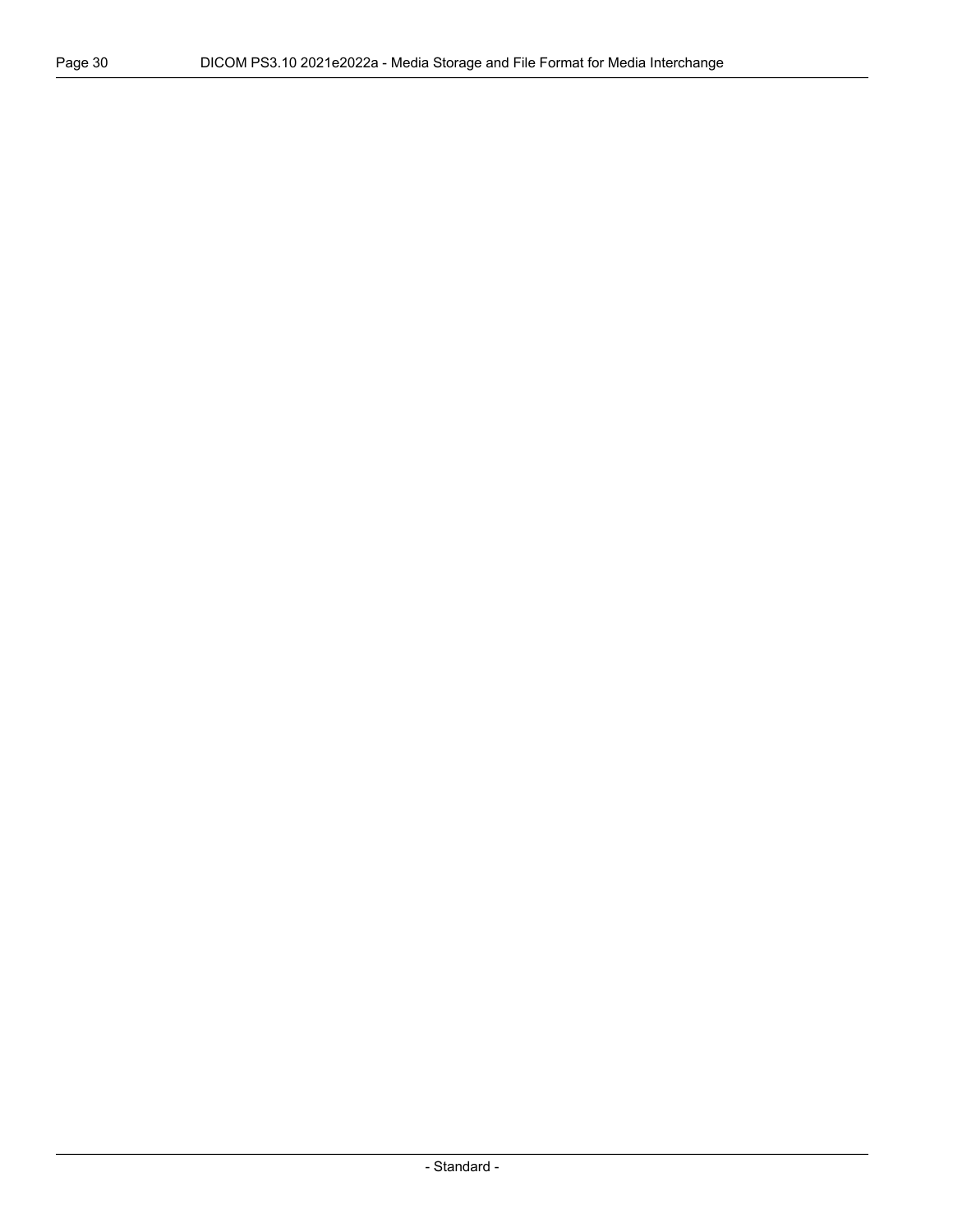# <span id="page-30-0"></span>**7 DICOM File Format**

<span id="page-30-2"></span>The DICOM File Format provides a means to encapsulate in a file the Data Set representing a SOP Instance related to a DICOM IOD. As shown in [Figure](#page-30-2) 7-1, the byte stream of the Data Set is placed into the file after the DICOM File Meta Information. Each file contains a single SOP Instance.





## <span id="page-30-1"></span>**7.1 DICOM File Meta Information**

The File Meta Information includes identifying information on the encapsulated Data Set. This header consists of a 128 byte File Preamble, followed by a 4 byte DICOM prefix, followed by the File Meta Elements shown in [Table](#page-31-0) 7.1-1. This header shall be present in every DICOM file.

The File Preamble is available for use as defined by Application Profiles or specific implementations. This Part of the DICOM Standard does not require any structure for this fixed size Preamble. It is not required to be structured as a DICOM Data Element with a Tag and a Length. It is intended to facilitate access to the images and other data in the DICOM file by providing compatibility with a number of commonly used computer image file formats. Whether or not the File Preamble contains information, the DICOM File content shall conform to the requirements of this Part and the Data Set shall conform to the SOP Class specified in the File Meta Information.

#### **Note**

- 1. If the File Preamble is not used by an Application Profile or a specific implementation, all 128 bytes shall be set to 00H. This is intended to facilitate the recognition that the Preamble is used when all 128 bytes are not set as specified above.
- 2. The File Preamble may for example contain information enabling a multi-media application to randomly access images stored in a DICOM Data Set. The same file can be accessed in two ways: by a multi-media application using the preamble and by a DICOM Application that ignores the preamble.

The four byte DICOM Prefix shall contain the character string "DICM" encoded as uppercase characters of the ISO 8859 G0 Character Repertoire. This four byte prefix is not structured as a DICOM Data Element with a Tag and a Length.

The Preamble and Prefix are followed by a set of DICOM Meta Elements with Tags and Lengths as defined in [Table](#page-31-0) 7.1-1.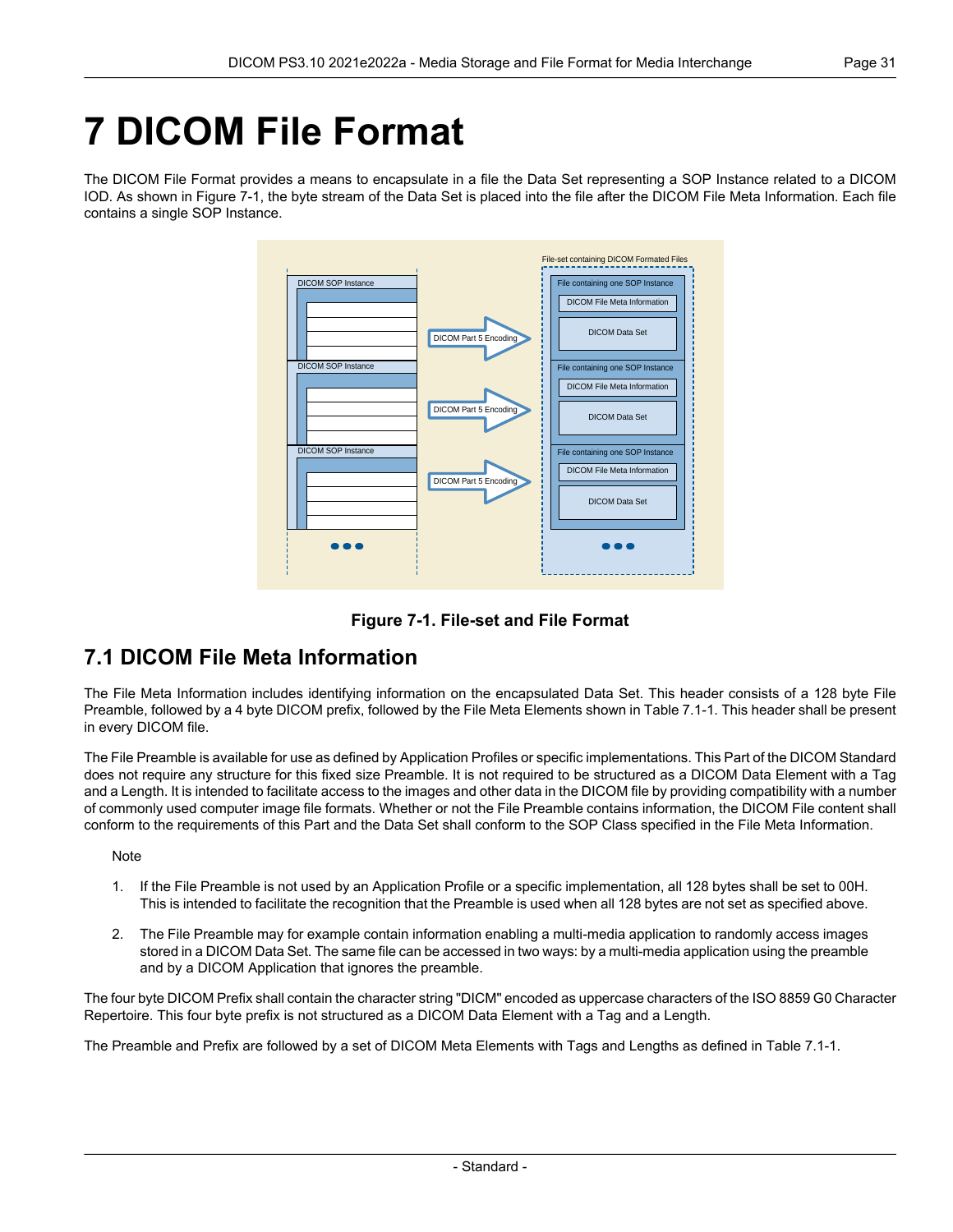<span id="page-31-0"></span>

| <b>Attribute Name</b>                 | Tag                        | <b>Type</b>  | <b>Attribute Description</b>                                                                                                                                                                                                                                                                             |
|---------------------------------------|----------------------------|--------------|----------------------------------------------------------------------------------------------------------------------------------------------------------------------------------------------------------------------------------------------------------------------------------------------------------|
| File Preamble                         | No Tag or Length<br>Fields | 1            | A fixed 128 byte field available for Application Profile or implementation<br>specified use. If not used by an Application Profile or a specific implementation<br>all bytes shall be set to 00H.                                                                                                        |
|                                       |                            |              | File-set Readers or Updaters shall not rely on the content of this Preamble to<br>determine that this File is or is not a DICOM File.                                                                                                                                                                    |
| <b>DICOM Prefix</b>                   | No Tag or Length<br>Fields | 1            | Four bytes containing the character string "DICM". This Prefix is intended to<br>be used to recognize that this File is or is not a DICOM File.                                                                                                                                                          |
| File Meta Information<br>Group Length | (0002, 0000)               | 1            | Number of bytes following this File Meta Element (end of the Value field) up<br>to and including the last File Meta Element of the Group 2 File Meta Information                                                                                                                                         |
| File Meta Information<br>Version      | (0002,0001)                | $\mathbf{1}$ | This is a two byte field where each bit identifies a version of this File Meta<br>Information header. In version 1 the first byte value is 00H and the second<br>value byte value is 01H.                                                                                                                |
|                                       |                            |              | Implementations reading Files with Meta Information where this attribute has<br>bit 0 (Isb) of the second byte set to 1 may interpret the File Meta Information<br>as specified in this version of PS3.10. All other bits shall not be checked.                                                          |
|                                       |                            |              | Note                                                                                                                                                                                                                                                                                                     |
|                                       |                            |              | A bit field where each bit identifies a version, allows explicit indication<br>of the support of multiple previous versions. Future versions of the<br>File Meta Information that can be read by version 1 readers will have<br>bit 0 of the second byte set to 1                                        |
| Media Storage SOP Class<br>UID        | (0002, 0002)               | 1            | Uniquely identifies the SOP Class associated with the Data Set. SOP Class<br>UIDs allowed for media storage are specified in Section I.4 "Media Storage<br>SOP Classes" in PS3.4.                                                                                                                        |
| Media Storage SOP<br>Instance UID     | (0002, 0003)               | 1            | Uniquely identifies the SOP Instance associated with the Data Set placed in<br>the file and following the File Meta Information.                                                                                                                                                                         |
| Transfer Syntax UID                   | (0002, 0010)               | $\mathbf{1}$ | Uniquely identifies the Transfer Syntax used to encode the following Data Set.<br>This Transfer Syntax does not apply to the File Meta Information.                                                                                                                                                      |
|                                       |                            |              | <b>Note</b>                                                                                                                                                                                                                                                                                              |
|                                       |                            |              | It is recommended to use one of the DICOM Transfer Syntaxes<br>supporting explicit Value Representation encoding to facilitate<br>interpretation of File Meta Element Values. JPIP Referenced Pixel<br>Data Transfer Syntaxes are not used (see PS3.5).                                                  |
| Implementation Class UID              | (0002, 0012)               | 1            | Uniquely identifies the implementation that wrote this file and its content. It<br>provides an unambiguous identification of the type of implementation that last<br>wrote the file in the event of interchange problems. It follows the same policies<br>as defined by PS3.7 (association negotiation). |
| Implementation Version<br>Name        | (0002, 0013)               | 3            | Identifies a version for an Implementation Class UID (0002,0012) using up to<br>16 characters of the ISO 646:1990 (basic G0 set) repertoire. It follows the<br>same policies as defined by PS3.7 (association negotiation).                                                                              |

|  |  |  |  | Table 7.1-1. DICOM File Meta Information |
|--|--|--|--|------------------------------------------|
|--|--|--|--|------------------------------------------|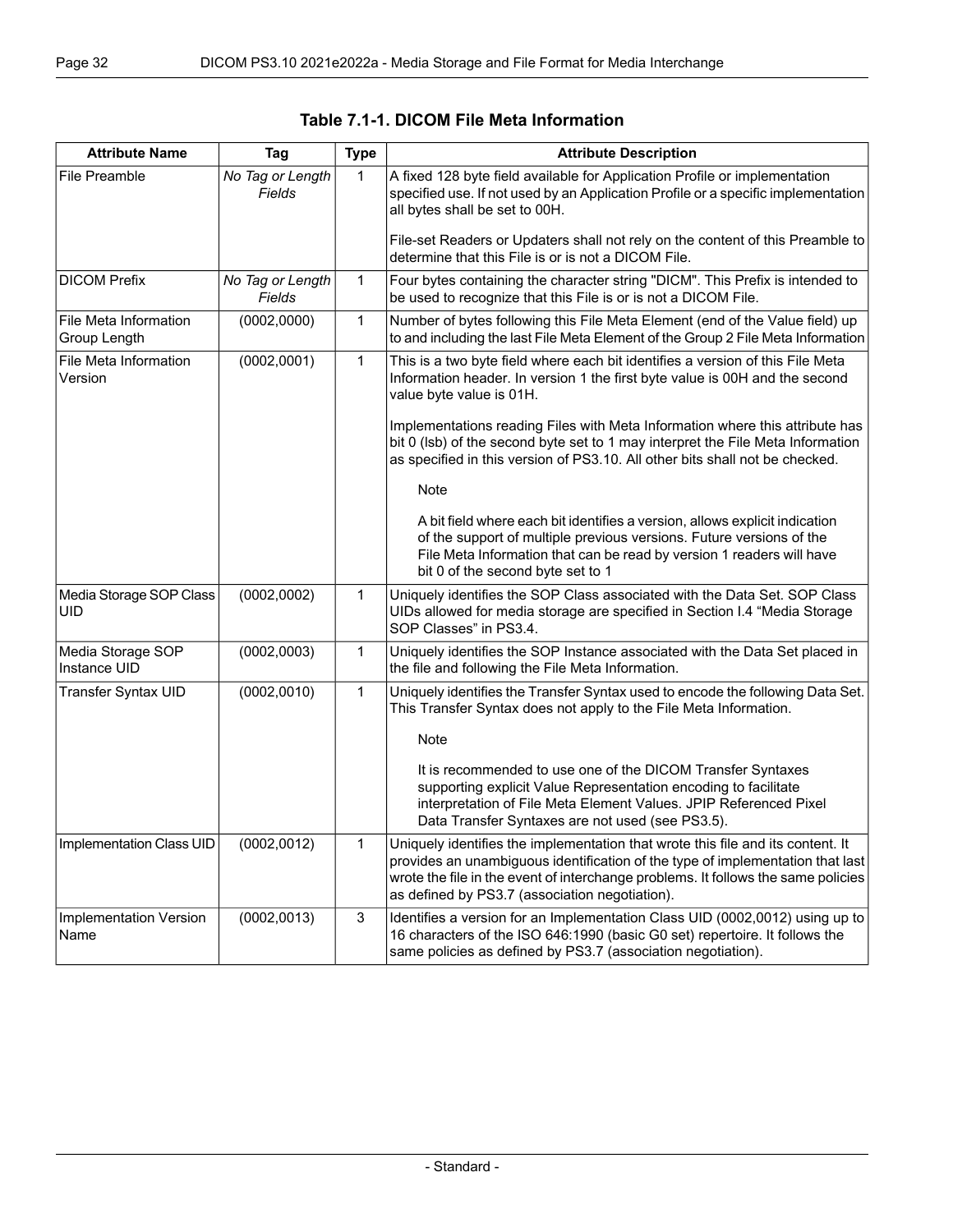| <b>Attribute Name</b>                        | Tag          | <b>Type</b>    | <b>Attribute Description</b>                                                                                                                                                                                                                                                                                                                                          |
|----------------------------------------------|--------------|----------------|-----------------------------------------------------------------------------------------------------------------------------------------------------------------------------------------------------------------------------------------------------------------------------------------------------------------------------------------------------------------------|
| Source Application Entity<br>Title           | (0002, 0016) | 3              | The DICOM Application Entity (AE) Title of the AE that wrote this file's content<br>(or last updated it). If used, it allows the tracing of the source of errors in the<br>event of media interchange problems. The policies associated with AE Titles<br>are the same as those defined in PS3.8.                                                                     |
|                                              |              |                | Note                                                                                                                                                                                                                                                                                                                                                                  |
|                                              |              |                | If the Data Set was created de novo by the application writing the file,<br>its AE Title, if it has one, may be used. If the Data Set was received<br>over the network, there is potential ambiguity as to whether the value<br>is the same as Sending Application Entity Title (0002,0017) or<br>Receiving Application Entity Title (0002,0018) or some other value. |
| <b>Sending Application Entity</b><br>Title   | (0002, 0017) | 3              | The DICOM Application Entity (AE) Title of the AE that sent this file's content<br>over a network.                                                                                                                                                                                                                                                                    |
|                                              |              |                | <b>Note</b>                                                                                                                                                                                                                                                                                                                                                           |
|                                              |              |                | This is the AE that was the sender (source) of the content (the Data<br>Set), in the case of a Data Set sent over the network (i.e., the Calling<br>AET of the SCU for a C-STORE operation). If the Data Set was<br>instead created de novo by the application writing the file, it should<br>not be present.                                                         |
| Receiving Application<br><b>Entity Title</b> | (0002, 0018) | 3              | The DICOM Application Entity (AE) Title of the AE that received this file's<br>content over a network.                                                                                                                                                                                                                                                                |
|                                              |              |                | Note                                                                                                                                                                                                                                                                                                                                                                  |
|                                              |              |                | This is the AE that was the recipient (destination) of the content (the<br>Data Set), in the case of a Data Set received over the network (i.e.,<br>the Called AET of the SCP for a C-STORE operation). If the Data Set<br>was instead created de novo by the application writing the file, it<br>should not be present.                                              |
| Source Presentation<br>Address               | (0002, 0026) | 3              | The DICOM Presentation Address corresponding to the Source Application<br>Entity Title (0002,0016).                                                                                                                                                                                                                                                                   |
|                                              |              |                | See Section 7.1.1.1.                                                                                                                                                                                                                                                                                                                                                  |
| Sending Presentation<br>Address              | (0002, 0027) | 3              | The DICOM Presentation Address corresponding to the Sending Application<br>Entity Title (0002,0017).                                                                                                                                                                                                                                                                  |
|                                              |              |                | See Section 7.1.1.1.                                                                                                                                                                                                                                                                                                                                                  |
| <b>Receiving Presentation</b><br>Address     | (0002, 0028) | 3              | The DICOM Presentation Address corresponding to the Receiving Application<br>Entity Title (0002,0018).                                                                                                                                                                                                                                                                |
| Private Information                          | (0002, 0100) | 3              | See Section 7.1.1.1.<br>The UID of the creator of the private information (0002,0102).                                                                                                                                                                                                                                                                                |
| Creator UID                                  |              |                |                                                                                                                                                                                                                                                                                                                                                                       |
| Private Information                          | (0002, 0102) | 1 <sup>C</sup> | Contains Private Information placed in the File Meta Information. The creator<br>shall be identified in (0002,0100). Required if Private Information Creator UID<br>(0002,0100) is present.                                                                                                                                                                           |

Except for the 128 byte preamble and the 4 byte prefix, the File Meta Information shall be encoded using the Explicit VR Little Endian Transfer Syntax (UID=1.2.840.10008.1.2.1) as defined in DICOM [PS3.5](part05.pdf#PS3.5). Values of each File Meta Element shall be padded when necessary to achieve an even length, as specified in [PS3.5](part05.pdf#PS3.5) by their corresponding Value Representation. The Unknown (UN) Value Representation shall not be used in the File Meta Information. For compatibility with future versions of this Standard, any Tag (0002,xxxx) not defined in [Table](#page-31-0) 7.1-1 shall be ignored.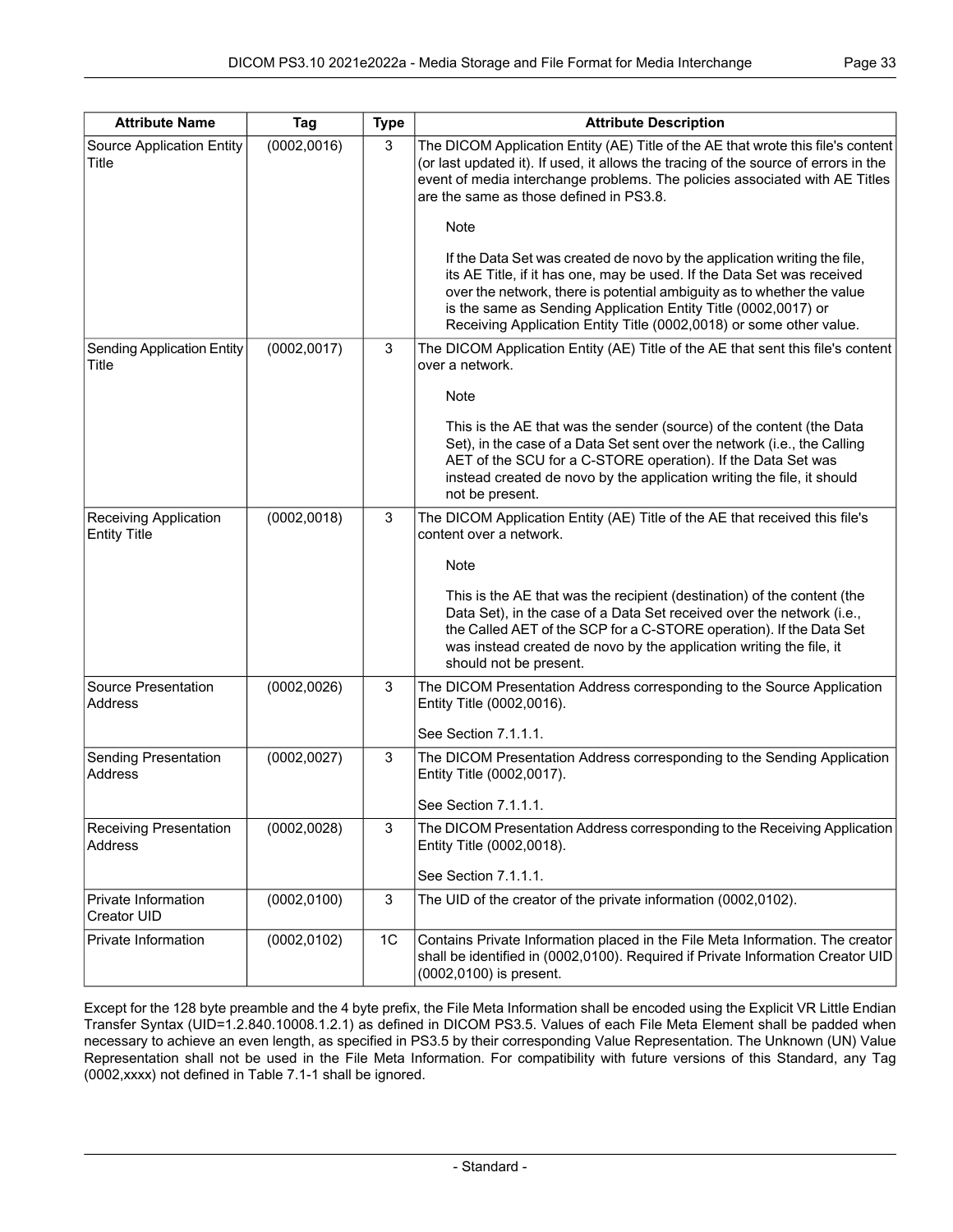Values of all Tags (0002,xxxx) are reserved for use by this Standard and later versions of DICOM. Data Elements with a group of 0002 shall not be used in Data Sets other than within the File Meta Information.

Note

<span id="page-33-0"></span>[PS3.5](part05.pdf#PS3.5) specifies that Elements with Tags (0001,xxxx), (0003,xxxx), (0005,xxxx), and (0007,xxxx) shall not be used.

#### <span id="page-33-1"></span>**7.1.1 DICOM File Meta Information Attributes**

### **7.1.1.1 Presentation Address Attributes**

The encoding of the presentation address depends on the network transport protocol.

For objects exchanged using the [PS3.8](part08.pdf#PS3.8) DICOM Upper Layer Protocol for TCP/IP, the presentation address shall be encoded as a URI consisting of the scheme "dicom" followed by a colon, then either the fully qualified host name or IP address, followed by a colon and then the port number. E.g., "dicom:127.0.0.1:104", "dicom:myhost.mydomain.com:104".

For objects exchanged using the [PS3.18](part18.pdf#PS3.18) Web Services, the presentation address shall be encoded as the absolute URL of the endpoint of the base of the resource or service, sufficient to identify the system. E.g., "http://myhost.mydomain.com:80/wado-rs/". The presentation address is not expected to be the complete address of the resource. The scheme shall be "http", regardless of whether secure transport was actually used or not.

<span id="page-33-2"></span>Note

For security reasons, care should be taken to assure that no access credentials such as usernames, passwords or authen tication token parameters are encoded in the presentation address.

### **7.2 Data Set Encapsulation**

Each File shall contain a single Data Set representing a single SOP Instance related to a single SOP Class (and corresponding IOD).

Note

A file may contain more than a single 2D image frame as specific IODs may be defined to include multiple frames.

The Transfer Syntax used to encode the Data Set shall be the one identified by the Transfer Syntax UID of the DICOM File Meta In formation.

Note

- 1. The Transfer Syntax used to encode the Data Set cannot be changed within the Data Set; i.e., the Transfer Syntax UID Data Element may not occur anywhere within the Data Set, e.g., nested within a Sequence Item.
- 2. A DICOM Data Set does not include its total length. The end of the file indication provided by the DICOM File Service (see [Section](#page-39-0) 8.4) is the only indication of the end of the Data Set.

<span id="page-33-3"></span>The last Data Element of a Data Set may be Data Element (FFFC,FFFC) if padding of a Data Set is desired when a file is written. The Value of this Data Set Trailing Padding Data Element (FFFC,FFFC) has no significance and shall be ignored by all DICOM im plementations reading this Data Set. File-set Readers or Updaters shall be able to process this Data Set Trailing Padding (FFFC,FFFC) either in the Data Set following the Meta Information or in Data Sets nested in a Sequence (see [PS3.5](part05.pdf#PS3.5)).

## **7.3 Support of File Management Information**

The DICOM File Format does not include file management information in order to avoid duplication with functions related to the Media Format Layer. If necessary for a given DICOM Application Profile, the following information should be offered by the Media Format Layer:

- a. File content owner identification;
- b. File access statistics (e.g., date and time of creation);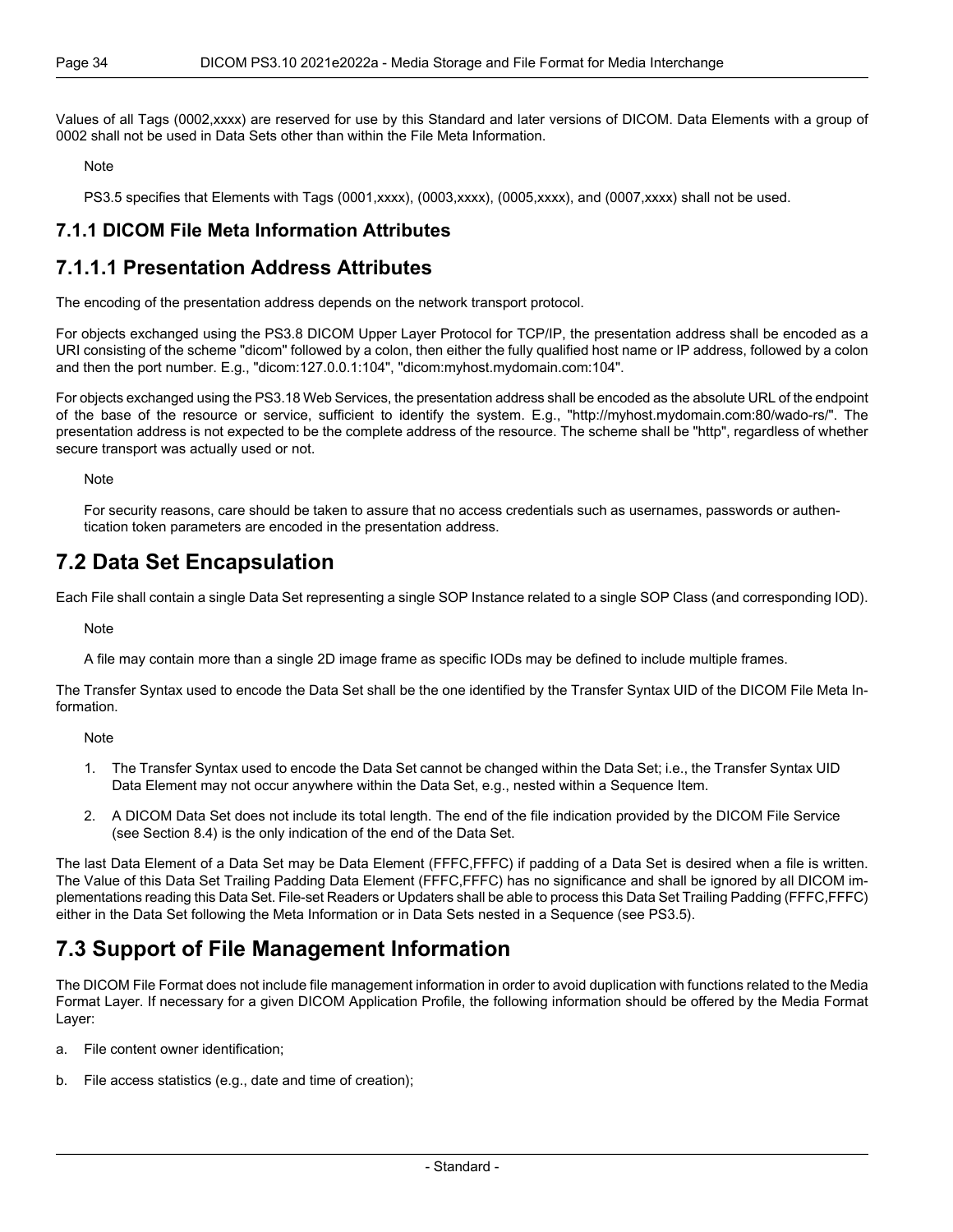- c. Application file access control;
- <span id="page-34-0"></span>d. Physical media access control (e.g., write protect).

### **7.4 Secure DICOM File Format**

A Secure DICOM File shall contain a single DICOM File encapsulated with the Cryptographic Message Syntax as defined in IETF STD 70 [\[RFC5652\]](#page-14-7). Depending on the cryptographic algorithms used for encapsulation, a Secure DICOM File can provide one or more the following security properties:

- Data Confidentiality (by means of encryption)
- Data Origin Authentication (by means of certificates and digital signatures)
- Data Integrity (by means of digital signatures)

<span id="page-34-1"></span>In addition, a Secure DICOM File offers the possibility to communicate encryption keys and certificates to the intended recipients by means of key transport, key agreement or symmetric key-encryption key schemes.

### **7.5 Security Considerations for DICOM File Format**

The DICOM File Format has a potential security vulnerability when the 128-byte File Preamble contains malicious executable content. Such malicious executable content may also refer to other malicious content in the file hidden within Data Elements of the File Meta Information or the Data Set.

Depending upon the use and purpose of a particular application it may be appropriate to:

- Sanitize the preamble, such as by:
	- Verifying that the preamble is:
		- all zeroes, or
		- begins with a valid magic number for recognized dual format content (e.g., TIFF or BigTIFF), or
		- contains other known safe content.
	- Clearing the preamble regardless of its content

**Note** 

This will prevent use by applications that depend on the non-DICOM format, if the dual format capability has been used.

• Testing explicitly for executable preamble contents.

Note

The proper response to the presence of executable content depends upon the purpose of the application, but generally, legitimate executable content will not be found in a DICOM File. A hypothetical example of an exception would be if the file contained its own executable viewer; this is sufficiently unlikely as to be not worth considering.

- Test explicitly for executable content anywhere within the DICOM File.
- Validate that the DICOM values, structures and content comply with the standard encoding rules and the IOD of the specified SOP Class, including Private Data Elements.

**Note** 

Validation that Data Element Values comply with their Value Representation may partially mitigate the risk of hidden ma licious content, but it may be necessary to remove or analyze the contents of opaque binary data in OB or other binary numeric value Data Elements, whether they be Standard or Private Data Elements. The VR of Private Data Elements may not be known. Without an executable preamble, such hidden content may not be directly executable, but may still serve as a repository of malicious code to be activated by some other accompanying exploit.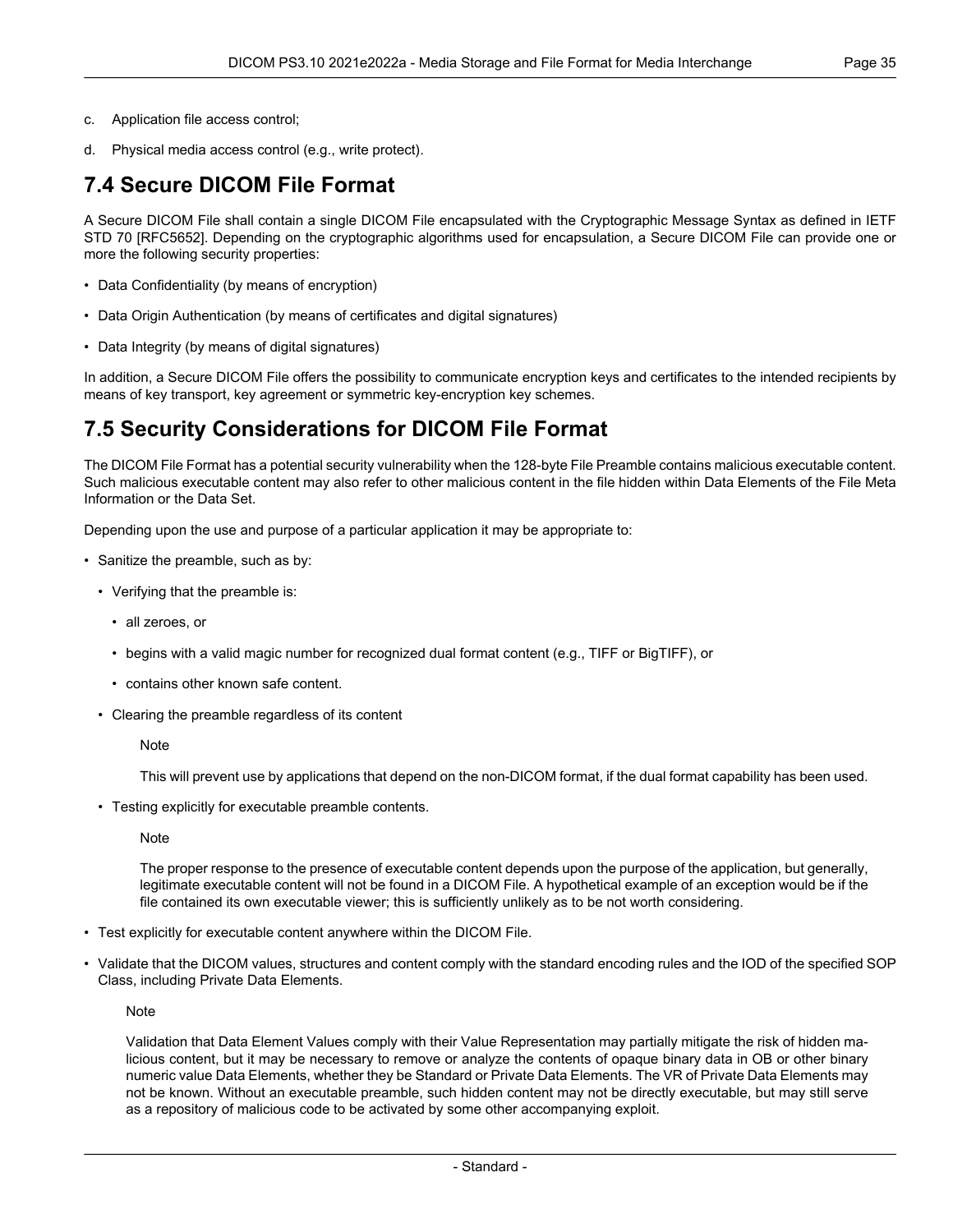• Validate that the contents are of the appropriate SOP Classes.

• Validate that DICOM File Format files created for HTTP requests and responses do not contain such malicious content.

Note

For example, it may be appropriate for an archive that stores and retrieves PS3.10 Files to verify and validate both input and output, rather than store and retrieve files without checking the content.

The proper response to a validation failure depends upon the purpose of the application. Validation might be performed on input, output, or both.

Note

For example, an archive may choose to sanitize SOP Instances upon receipt, sanitize SOP Instances upon retrieval, validate the structure and fail storage requests for SOP Instances that fail validation, or other behavior based on the product purpose and the threat environment. This behavior is not specified by DICOM because the product purpose and the threat environment are highly dependent upon the application.

An implementation shall describe in its Conformance Statement its behavior with respect to sanitization of the preamble and any other validation performed.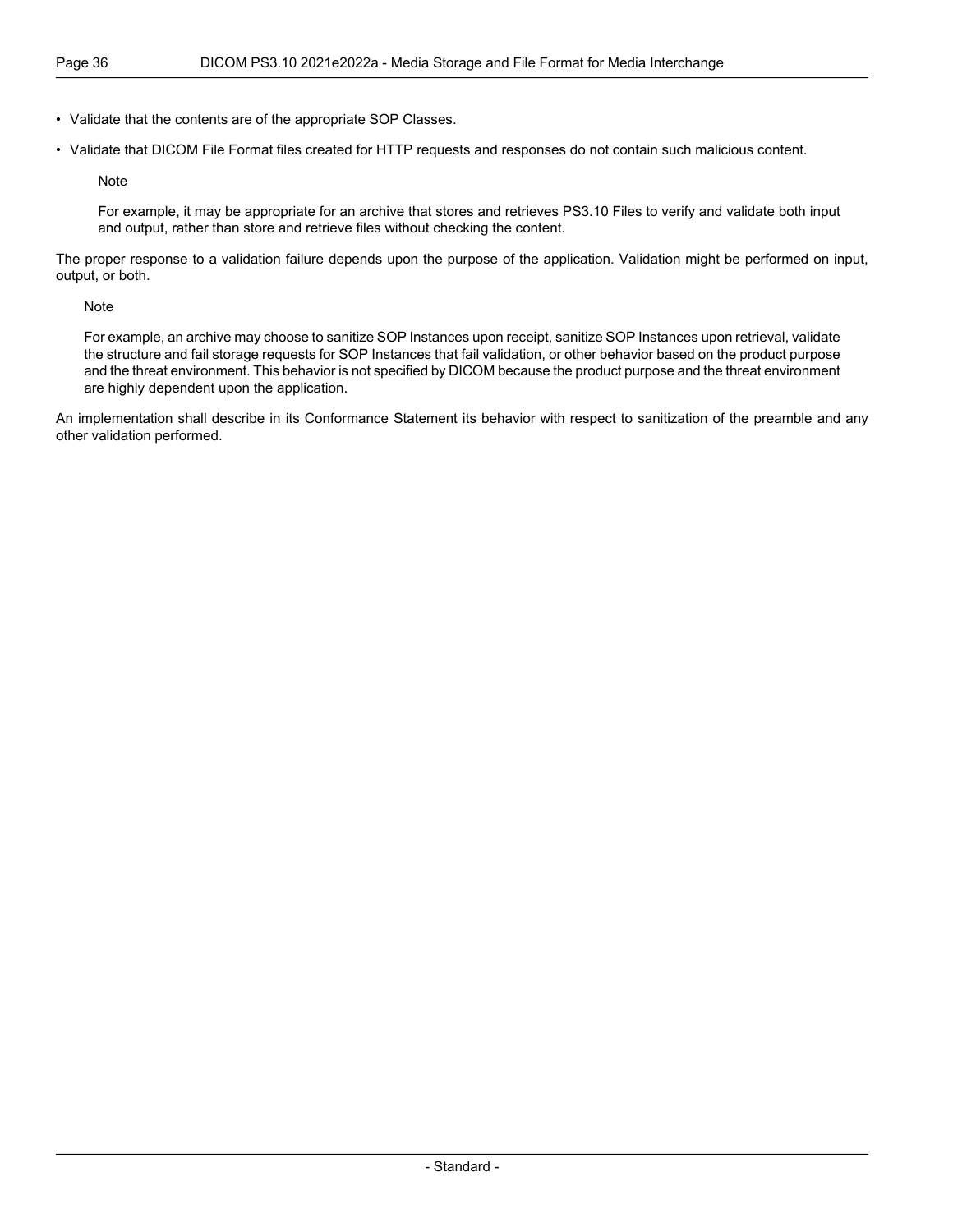## <span id="page-36-0"></span>**8 DICOM File Service**

The DICOM File Service specifies an abstract view of files from the point of view of a service user in the Data Format Layer. Constraining access to the content of files by Application Entities through such a DICOM File Service ensures independence of the Data Format Layer functions from specific Media Format and Physical Media selections.

#### Note

This DICOM File Service definition is abstract in the sense that it is only the specification of a boundary. Its focus is limited to the aspects directly related to the access to the data structures of the Media Format Layer (not the specifications of the data structures themselves). Even though the DICOM File Service may be described by means of a number of abstract primitives such as read, write, delete, etc., it is not intended to be the definition of an Application Programming Interface (API).

The DICOM File Service specified for Media Storage offers a basic service, simple enough to be supported by a wide range of commonly available Media Format (or file systems), but rich enough to provide the key functions to effectively manage files and access their content. The following sections specify the minimum mandatory requirements that shall be met by any physical media and associated media format to comply with the DICOM Media Storage model.

#### Note

<span id="page-36-1"></span>It is acceptable that a specific Media Format offers more file services than those specified in the DICOM File Service. Such services may be internal to an implementation (i.e., not visible through the data structures on the Storage Media). Their usage is beyond the scope of the DICOM Standard. However, in cases where such services are reflected in the file structures of the Media format Layer or in the Data Set encoding an Information Object, the extension of such services in a manner that jeopardizes interoperability should not be done (e.g., File IDs longer than specified in the DICOM File Service).

### **8.1 File-set**

The DICOM File Service offers the ability to create and access one or more files in a File-set. A File-set is a collection of files that share a common naming space within which File IDs (see [Section](#page-37-0) 8.2) are unique. No semantics is attached to the order of Files within a File-set.

Note

- 1. The DICOM File Service does not require that Files within a File-set be simultaneously accessible (e.g., sequentially accessed media such as tapes are supported).
- 2. The DICOM File Service does not explicitly include the notion of distributing a File-set or a File across multiple "volumes/physical medium". However the transparent support by the Media Format Layer of such a feature is not pre cluded.

A File ID naming space (corresponding to a File-set) shall be associated with an appropriate feature of a Media Format defined structure. This mapping shall be specified in [PS3.12](part12.pdf#PS3.12) for each Media Format specification (this is integral to the specification of the relationship between any specific Media Format services and the DICOM File Services defined in this Part).

Note

An example of such a relationship is to map the File ID naming space to a volume in a personal computer Media Format or a partition in a workstation File System on a removable medium. Another example is to map the File ID naming space to a directory and its tree of sub-directories. In this case it could offer the possibility of supporting multiple File-sets (one per dir ectory) on the same physical medium. Each File-set would have its own DICOMDIR File. To ensure interoperability, [PS3.12](part12.pdf#PS3.12) shall specify these specific mapping rules between the directories and the File ID naming space of a File-set (including the rules to unambiguously locate the DICOMDIR File).

A single File with the File ID DICOMDIR shall be included in each File-set.

Each File-set shall be uniquely identified by a File-set UID that shall be registered according to the UID registration rules specified in [PS3.5](part05.pdf#PS3.5). When Files are added or removed from a File-set, the File-set UID shall not change.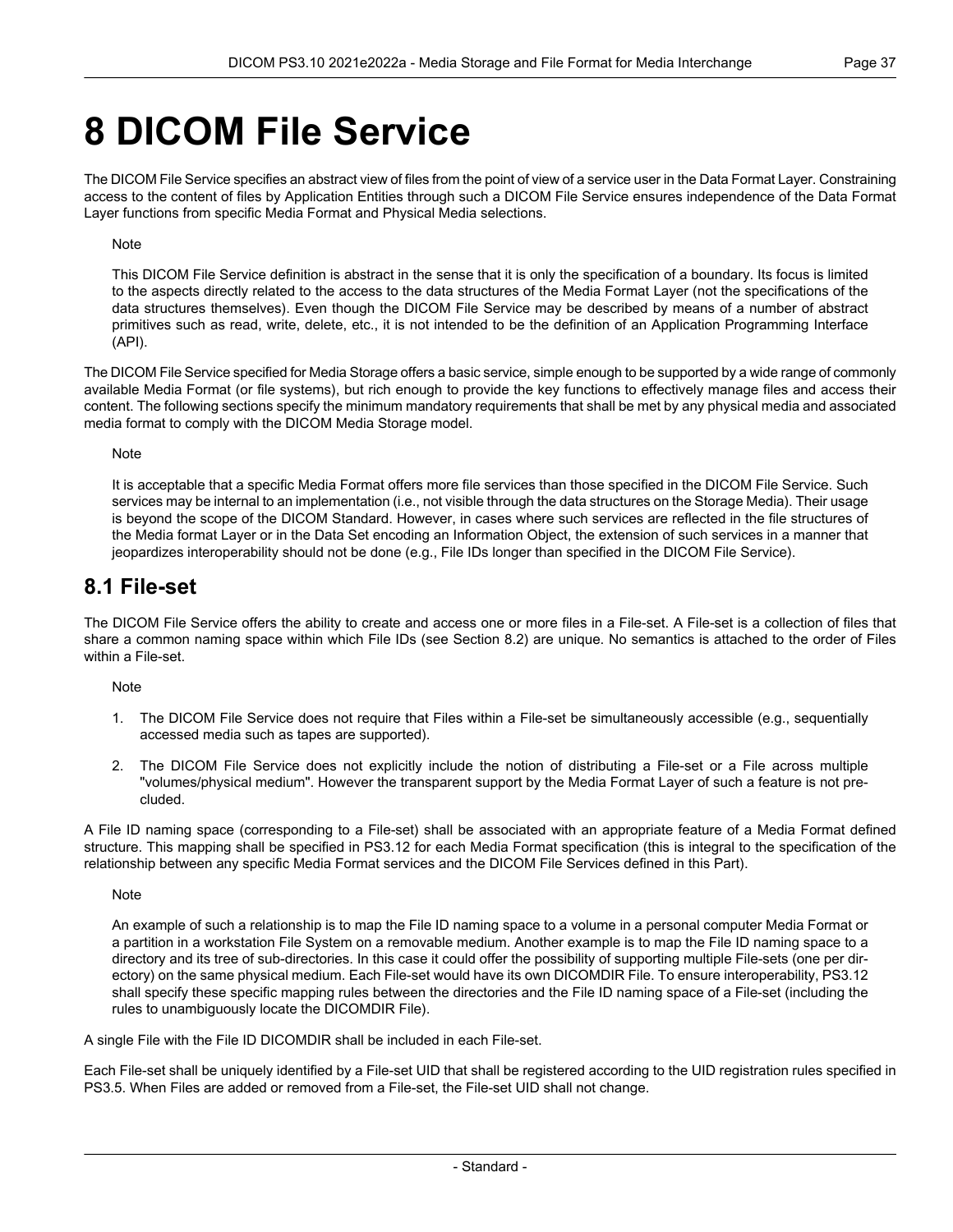A File-set may also be identified by a File-set ID, which provides a simple (but possibly not globally unique) human readable reference. A File-set ID is string of zero (0) to sixteen (16) characters from the subset of the G0 repertoire of ISO 8859 (see [Section](#page-39-1) 8.5). A File set ID may be associated or mapped to an appropriate identifier at the Media Format Layer.

Note

- 1. Continuing with the personal computer Media Format example used first in the previous note, a File-set ID may be defined to be identical to a volume label.
- 2. Non-DICOM Files (Files with a content not formatted according to the requirements of this Part of the DICOM Standard) may be present in a File-set. Such files should not contain the DICOM File Meta Information specified in [Table](#page-31-0) 7.1-1 and may not be referenced by the DICOM Media Storage Directory (see [Section](#page-39-2) 8.6).

<span id="page-37-0"></span>A File-set Descriptor File (a "readme" file) may also be attached to a File-set. See [PS3.3](part03.pdf#PS3.3) for a detailed specification of the Basic Dir ectory IOD.

### **8.2 File IDs**

Files are identified by a File ID that is unique within the context of a File-set. A File ID is an ordered sequence of File ID Components. A File ID may contain one to eight components. Each Component is a string of one to eight characters from a subset of the G0 repertoire of ISO 8859 (see [Section](#page-39-1) 8.5)

Such a structure for File IDs (a sequence of components) allows the DICOM File Service to organize file selection in a hierarchical mode. No conventions are defined by the DICOM Standard for the use of the structure of File IDs components and their content (except for the reserved File ID DICOMDIR, see [Section](#page-39-2) 8.6). Furthermore, no semantics shall be conveyed by the structure and content of such File IDs. This implies that when a File ID is assigned to any File in a File-set, the creating DICOM Application Entity may choose to structure the File ID as it wishes. Any other AE reading existing files or creating new files shall not be required to know any semantics the original creator may have associated with such a structure.

The File ID used to access a File through the abstract DICOM File Service is not necessarily the sole file identifier. The interchange Media Format (file system) may allow multiple file names to address the same physical file. Any use of alternate file names is beyond the scope of the DICOM Standard.

**Note** 

- 1. A DICOM File ID is equivalent to the commonly used concept of "path name" concatenated with a "file name". An example of a valid DICOM File ID with four components shown separated by backslashes is:SUBDIR1\SUBDIR2\SUBDIR3\AB- CDEFGH
- 2. As specified in the DICOM Storage Media Model, no semantics is attached to File ID content and structure as it relates to the DICOM Information Objects stored in these files. If used, the hierarchical structure simply provides a means to organize the Files of a File-set and facilitate their selection.
- <span id="page-37-1"></span>3. The DICOM File Service does not specify any "separator" between the Components of the File ID. This is a Value Representation issue that may be addressed in a specific manner by each Media Format Layer. In DICOM IODs, File ID Components are generally handled as multiple Values and separated by "backslashes". There is no requirement that Media Format Layers use this separator.
- 4. DICOM files stored on interchange media may have an alternate file name or link that uses less restricted file names, such as a filename extension (e.g., ".dcm" in accordance with [\[RFC3240\]](#page-14-8)).

### **8.3 File Management Roles and Services**

When DICOM Application Entities participate in the exchange of information by the interchange of Storage Media, they perform through the DICOM File Service a number of Media Storage Services:

- a. M-WRITE, to create new files in a File-set and assign them a File ID;
- b. M-READ to read existing files based on their File ID;
- c. M-DELETE to delete existing files based on their File ID;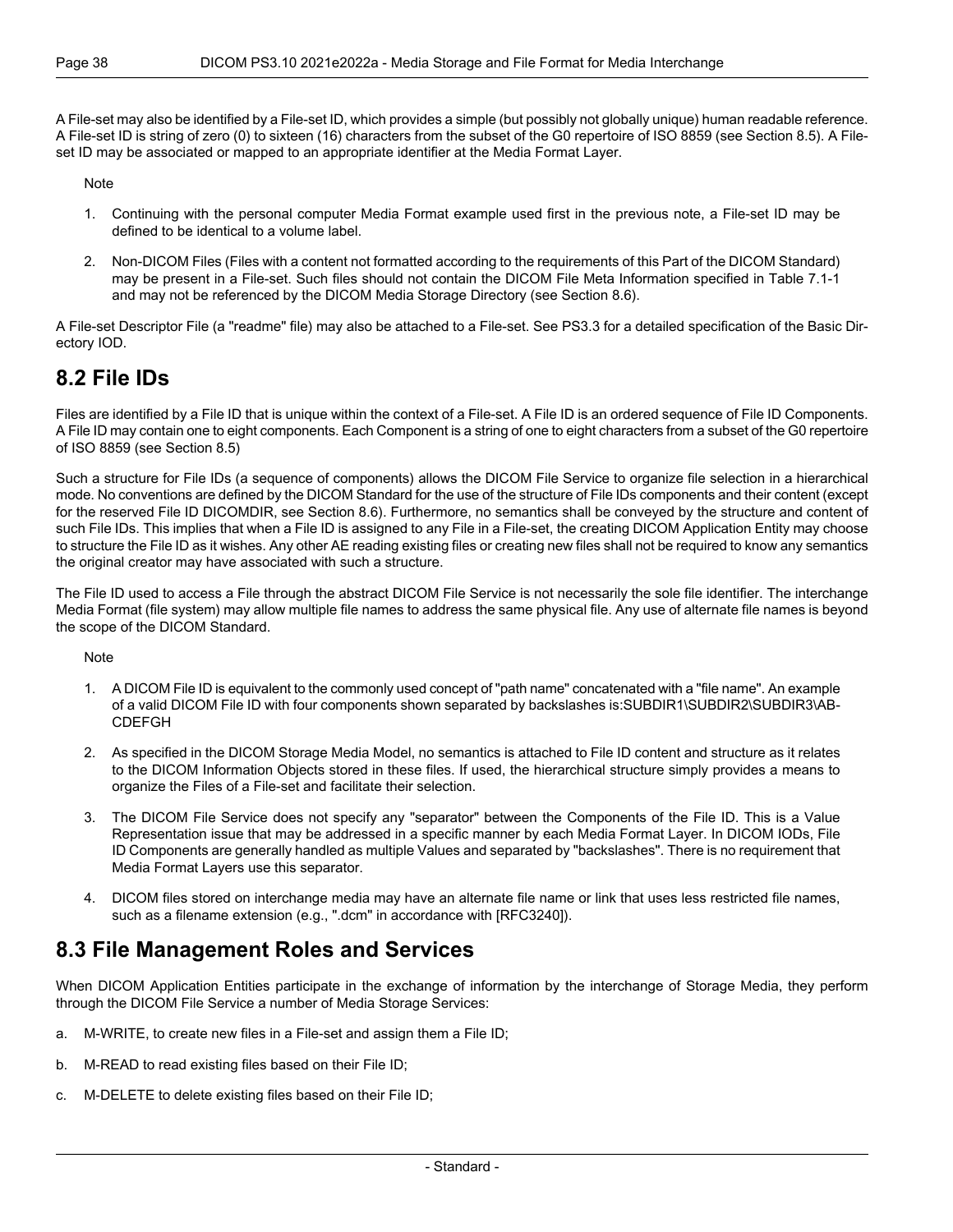- d. M-INQUIRE FILE-SET to inquire free space available for creating new files within the File-set;
- e. M-INQUIRE FILE to inquire date and time of file creation (or last update if applicable) for any file within the File-set.

A DICOM Application Entity may take one or more of the following three roles:

- a. File-set Creator (FSC). Such an Application Entity, exercises this role by means of M-WRITE Operations to create the DICOMDIR File (see [Section](#page-39-2) 8.6) and zero or more DICOM Files;
- b. File-set Reader (FSR). Such an Application Entity, exercises this role by means of M-READ Operations to access one or more Files in a File-set. A File-set Reader shall not modify any of the files of the File-set (including the DICOMDIR File);
- File-set Updater (FSU). Such an Application Entity, exercises this role by means of M-READ, M-WRITE, and M-DELETE Operations. It reads, but shall not modify, the content of any of the DICOM files in a File-set except for the DICOMDIR File. It may create additional Files by means of an M-WRITE or delete existing Files in a File-set by means of an M-DELETE.

Note

Although a File-set Updater (FSU) may include the functions corresponding to a File-set Creator (FSC) and a File-set Reader (FSR), it is not required that implementations supporting an FSU role also support an FSC or an FSR role.

The use of the concept of roles in DICOM Conformance Statements will result in a more precise expression of the capabilities of im plementations supporting DICOM Media Storage. Conforming implementations shall support one of the following choices:

- a. File-set Creator,
- b. File-set Reader,
- c. File-set Creator and File-set Reader,
- d. File-set Updater,
- e. File-set Updater and File-set Creator,
- f. File-set Updater and File-set Reader,
- <span id="page-38-0"></span>g. File-set Updater, File-set Creator and File-set Reader.

Based on the roles supported by a DICOM Application Entity, the DICOM File Service shall support the Media Operations defined in [Table](#page-38-0) 8.3-1.

| <b>Media Operations</b><br><b>Roles</b> | <b>M-WRITE</b> | <b>M-READ</b> | <b>M-DELETE</b> | <b>M-INQUIRE FILE-SET</b> | <b>M-INQUIRE FILE</b> |
|-----------------------------------------|----------------|---------------|-----------------|---------------------------|-----------------------|
| <b>FSC</b>                              | Mandatory      | Not required  | Not required    | Mandatory                 | Not required          |
| <b>FSR</b>                              | Not required   | Mandatory     | Not required    | Not required              | Mandatory             |
| FSC+FSR                                 | Mandatory      | Mandatory     | Not required    | Mandatory                 | Mandatory             |
| <b>FSU</b>                              | Mandatory      | Mandatory     | Mandatory       | Mandatory                 | Mandatory             |
| FSU+FSC                                 | Mandatory      | Mandatory     | Mandatory       | Mandatory                 | Mandatory             |
| FSU+FSR                                 | Mandatory      | Mandatory     | Mandatory       | Mandatory                 | Mandatory             |
| FSU+FSC+FSR                             | Mandatory      | Mandatory     | Mandatory       | Mandatory                 | Mandatory             |

#### **Table 8.3-1. Media Operations and Roles**

#### Note

1. Media Preparation is outside the scope of this Part of the DICOM Standard. However it is assumed to be performed by the FS Creator.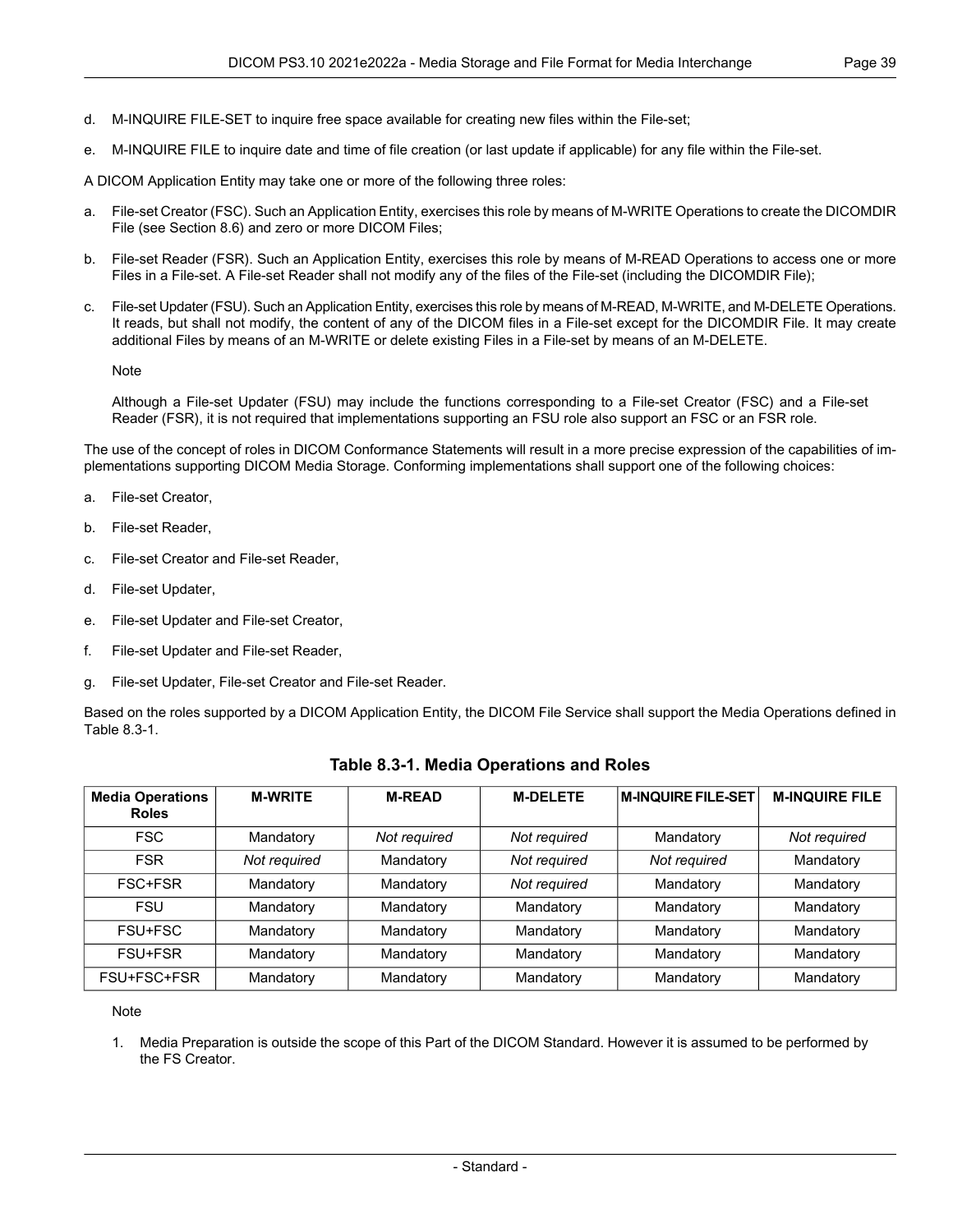- 2. The DICOM File Service does not require that file update capabilities (e.g., append) be supported by every Media Format Definition selected. The non-support of such file update capabilities to the DICOMDIR File may simply result in having to delete and create a new file in order to keep the directory information consistent.
- 3. If the content of a file needs to be updated or changed by an FSU, it is considered by this Part of the DICOM Standard as an M-DELETE Operation followed by an M-WRITE Operation. The FSU is responsible for ensuring the internal consistency of the File and its conformance to PS3.10 and the specific SOP Class stored, exactly as if the FSU was creating a new File. In particular, if an FSU implementation needs to update the file content but is not able to recognize and fully process the content of the File Preamble (see [Section](#page-30-1) 7.1), it may consider setting the first four bytes of the Preamble to "DICM" followed by 124 bytes to 00H. This would avoid introducing inconsistencies between the content of the File Preamble and the remainder of the file content. An example of this situation may occur when a TIFF IFD 0 Offset in the File Preamble points at a further TIFF IFD embedded in the DICOM Data Set, and the update operation changes the location of this embedded TIFF IFD.

### <span id="page-39-0"></span>**8.4 File Content Access**

The DICOM File Service offers the ability to access the content of any File of a File-set. The File content is an ordered string of zero or more bytes, where the first byte is at the beginning of the file and the last byte at the end of the File.

**Note** 

This File content definition as an ordered string of bytes is related to the view provided at the DICOM File Service level. It may not correspond to the physical ordering of bytes of data on a specific medium.

The DICOM File Service shall manage the delimitation of the end of the File by ensuring the user of the File Service that read access beyond the last byte will be detected and reported to the DICOM File Service user. This delimitation function is performed by the Media Format Layer.

The DICOM File Service shall offer the ability:

- a. for an FSR or FSU to perform an M-READ to read zero or more bytes of the content of a File;
- <span id="page-39-1"></span>b. for an FSC or FSU to perform an M-WRITE to write one or more bytes making the content of a File.

Note

The DICOM File Service does not require any specific capability for the selective read access or write access of the content of a file (e.g., seek or append). However it does not restrict specific Media Format definitions to support such features.

### **8.5 Character Set**

File IDs and File-set IDs shall be character strings made of characters from a subset of the G0 repertoire of ISO 8859. The following characters form this subset:

A, B, C, D, E, F, G, H, I, J, K, L, M, N, O, P, Q, R, S, T, U, V, W, X, Y, Z (uppercase)

1, 2, 3, 4, 5, 6, 7, 8, 9, 0 and \_ (underscore)

**Note** 

- <span id="page-39-2"></span>1. This is the character set defined for Code Strings (Value Representation CS - see [PS3.5\)](part05.pdf#PS3.5) except that SPACE is not in cluded.
- 2. This character set is selected to limit characters in File IDs and File-set IDs to those that do not conflict with reserved characters and delimiters in the file systems defined in [PS3.12](part12.pdf#PS3.12). Component delimiters or other required demarcations defined in [PS3.12](part12.pdf#PS3.12) are not part of File IDs or File-set IDs

## **8.6 Reserved DICOMDIR File ID**

A single File with a File ID, DICOMDIR, shall exist as a member of every File-set. This File ID is made of a single Component (see [Section](#page-37-0) 8.2 for the File ID structure). It contains the DICOM Media Storage Directory (see [PS3.3](part03.pdf#PS3.3) for detailed specification of the Basic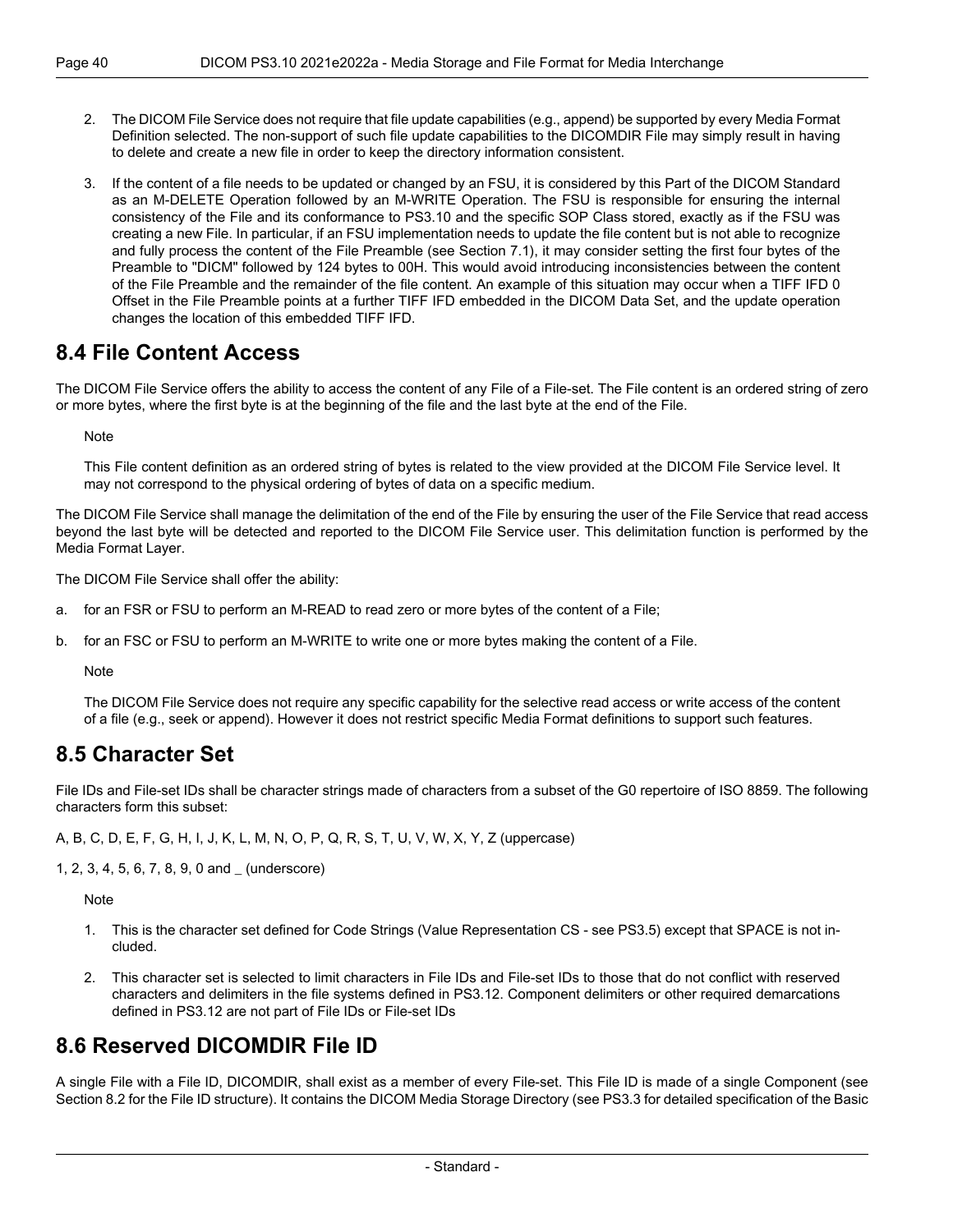the directory content may be left empty in environments where it would not be needed. If the DICOMDIR File does not exist in a File set, the File-set does not conform to PS3.10. The DICOMDIR shall not reference Files outside of the File-set to which it belongs.

Note

- 1. An example of the content of the DICOMDIR File may be found in [Annex](#page-44-0) A.
- 2. If a Media Format specification in [PS3.12](part12.pdf#PS3.12) maps the origin of a File-set to a specific directory node in a specific file system, the File IDs, including the DICOMDIR File IDs, would be relative to this directory node path name.

The DICOMDIR File shall use the Explicit VR Little Endian Transfer Syntax (UID=1.2.840.10008.1.2.1) to encode the Media Storage Directory SOP Instance. The DICOMDIR File shall comply with the DICOM File Format specified in Section 7 of this Standard. In particular the:

- a. SOP Class UID in the File Meta Information (header of the DICOMDIR File) shall have the Value specified in [PS3.4](part04.pdf#PS3.4) of this Standard for the Media Storage Directory SOP Class;
- b. SOP Instance UID in the File Meta Information (header of the DICOMDIR File) shall contain the File-set UID Value. The File-set UID is assigned by the Application Entity that created the File-set (FSC role, see [Section](#page-37-1) 8.3) with zero or more DICOM Files. This File-set UID Value shall not be changed by any other Application Entities reading or updating the content of the File-set.

Note

- 1. This policy reflects that a File-set is an abstraction of a "container" within which Files may be created or read. The File set UID is related to the "container" not its content. A File-set in the DICOM File Service is intended to be mapped to a supporting feature of a selected Media Format (e.g., volume or partition).
- 2. The Standard does not prevent the making of duplicate copies of a File-set (i.e., a File-set with the same File-set UID). However, within a managed domain of File-sets, a domain specific policy may be used to prevent the creation of such duplicate File-sets.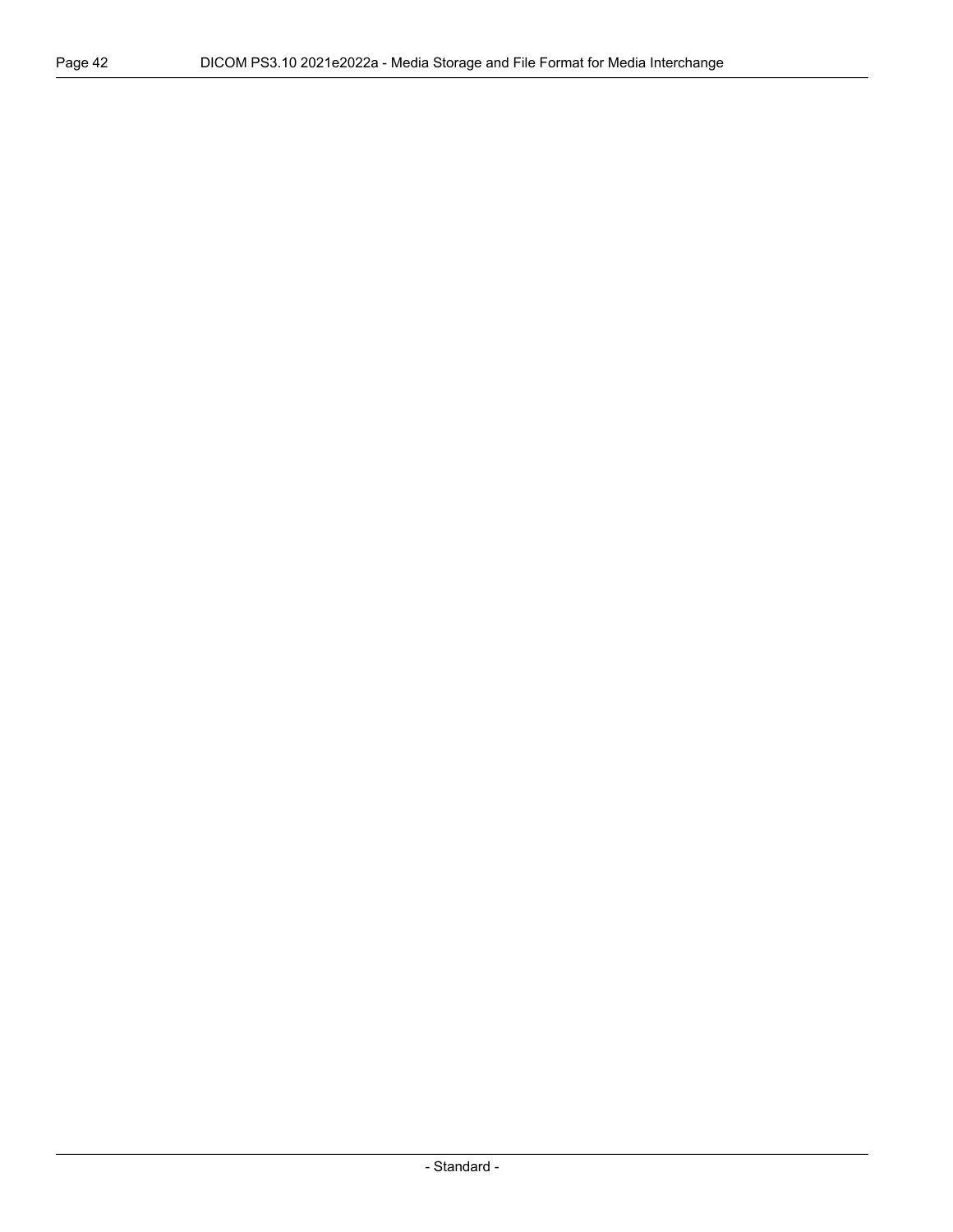# <span id="page-42-0"></span>**9 Conformance Requirements**

An implementation of PS3.10 shall:

- a. have a Conformance Statement based on a [PS3.11](part11.pdf#PS3.11) Media Storage Application Profile in accordance with the framework defined in [PS3.2,](part02.pdf#PS3.2) which will include addressing the Security Requirements defined in [Section](#page-34-1) 7.5;
- b. meet the requirements of the DICOM File Format as specified in [Section](#page-30-0) 7;
- c. support the DICOM File Service as specified in [Section](#page-36-0) 8, in one or more of the roles identified in [Section](#page-37-1) 8.3;
- d. perform the Media Operations defined in [Table](#page-38-0) 8.3-1 according to the role supported;
- e. support the DICOMDIR File with a content as specified in the Media Storage Directory SOP Class in [PS3.4.](part04.pdf#PS3.4)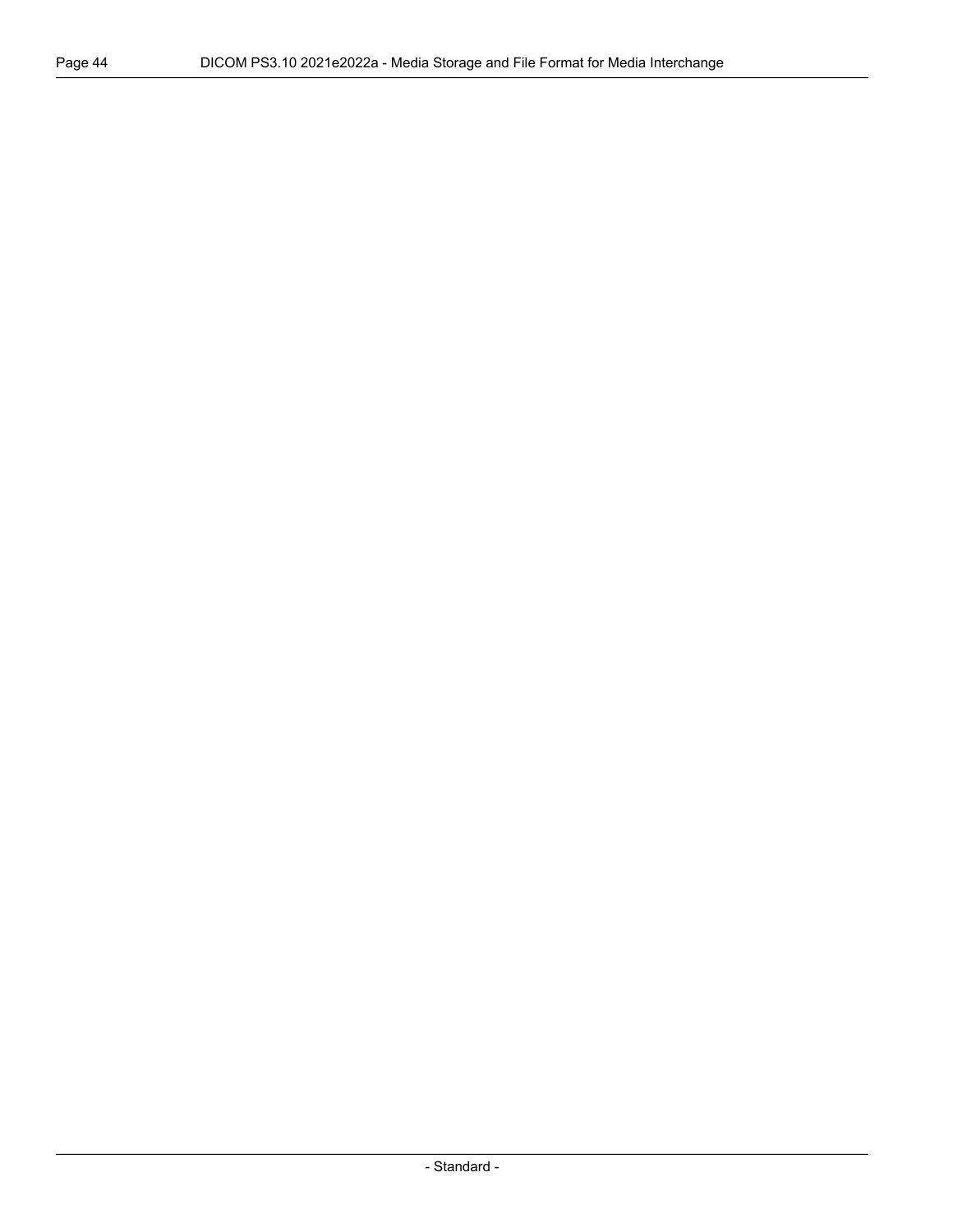# <span id="page-44-0"></span>**A Example of DICOMDIR File Content (Informative)**

<span id="page-44-1"></span>This Annex provides an example of a File content that is based on selected aspects of the example introduced in [PS3.3](part03.pdf#PS3.3) for the Basic Directory Information Object. This is not a normative Annex. It is only an illustration, which is simply intended to help the reader better understand the organization of a DICOM Directory stored in a DICOMDIR File.

## **A.1 Simple Directory Content Example**

<span id="page-44-2"></span>[Table](#page-44-2) A.1-1 shows in a simplified manner, the content of a simple DICOMDIR File. Values of elements are noted between square brackets (e.g., [1.2.840.10008.34.7.6]). Byte Offsets are shown by symbolic Values noted between brackets (e.g., {1493}).

| Meta-Info                               | 128 bytes | File Preamble [all bytes set to 00H]                                 |
|-----------------------------------------|-----------|----------------------------------------------------------------------|
|                                         | 4 bytes   | <b>DICOM Prefix [DICM]</b>                                           |
|                                         | 0002,0000 | File Meta Information Group Length                                   |
|                                         | 0002,0001 | File Meta-Information Version [0001]                                 |
|                                         | 0002,0002 | Media Storage SOP Class UID [1.2.840.10008.1.3.10]                   |
|                                         | 0002,0003 | Media Storage SOP Instance UID [1.2.840.23856.36.45.3]               |
|                                         | 0002,0010 | Transfer Syntax UID [1.2.840.10008.1.1]                              |
|                                         | 0002,0012 | Implementation Class UID [1.2.840.23856.34.90.3]                     |
|                                         |           |                                                                      |
| File-set Identification                 | 0004,1130 | File-set ID [EXAMPLE]                                                |
|                                         | $\ddotsc$ |                                                                      |
| <b>General Directory</b><br>Information | 0004,1200 | Offset of First Record of Root Directory Entity {1688}               |
|                                         | 0004,1202 | Offset of Last Record of Root Directory Entity {6F18}                |
|                                         | 0004,1212 | File-set Consistency Flag [0000H]                                    |
|                                         |           |                                                                      |
|                                         | 0004,1220 | Directory Record Sequence.                                           |
|                                         |           | This Data Element Value includes the following Sequence of<br>Items. |
| {1688} Item Tag                         | FFFE,E000 | Item Data Element (includes the following Data Elements)             |
| Study 1                                 | 0004,1400 | Offset of the next Directory Record in Directory Entity {4624}       |
| Directory Record                        | 0004,1410 | Record In-use Flag [FFFFH]                                           |
|                                         | 0004,1420 | Offset of Referenced Lower Level Directory Entity {1828}             |
|                                         |           |                                                                      |
|                                         | 0004,1430 | Directory Record Type [PATIENT]                                      |

#### **Table A.1-1. Directory Content Example**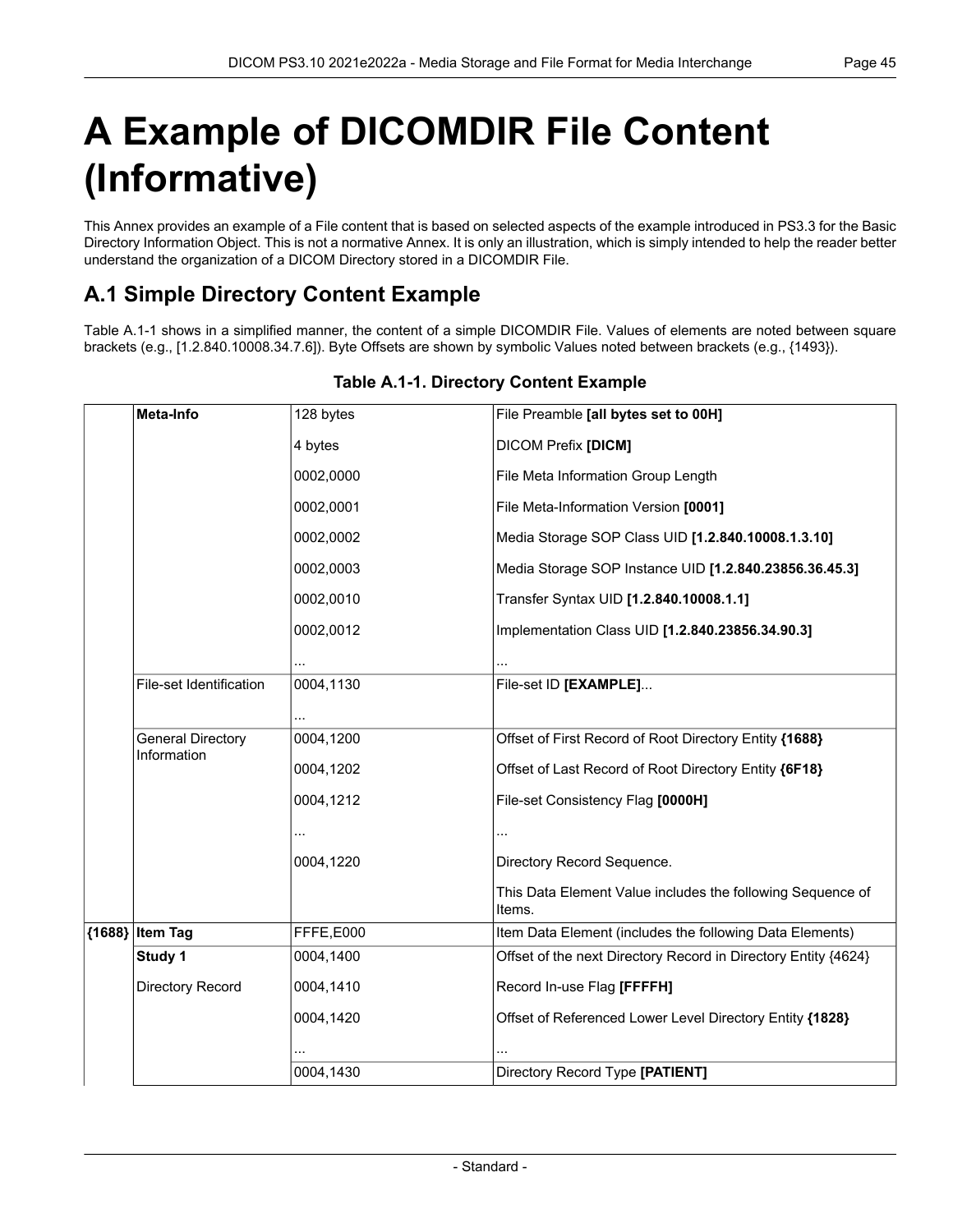| <b>Selection Keys</b> | 0010,0010 | Patient's Name [Patient A]                                                        |
|-----------------------|-----------|-----------------------------------------------------------------------------------|
|                       | 0010,0020 | Patient ID [123-45-6789]                                                          |
|                       |           |                                                                                   |
|                       |           |                                                                                   |
| Item Delimitation Tag | FFFE,E00D | Item Delimitation Tag is present only if Item is of undefined length              |
| {1828} Item Tag       | FFFE,E000 | Item Data Element (includes the following Data Elements)                          |
| Study 1               | 0004,1400 | Offset of the next Directory Record in Directory Entity (not shown<br>in example) |
| Directory Record      | 0004,1410 |                                                                                   |
|                       | 0004,1420 | Record In-use Flag [FFFFH]                                                        |
|                       |           | Offset of Referenced Lower Level Directory Entity {2300}                          |
|                       |           |                                                                                   |
|                       | 0004,1430 | Directory Record Type [STUDY]                                                     |
| Selection Keys        | 0020,000D | Study Instance UID [1.2.840.4656.23.4568745]                                      |
|                       |           |                                                                                   |
|                       | 0020,0010 | Study ID [srt78UJ]                                                                |
|                       |           |                                                                                   |
| Item Delimitation Tag | FFFE,E00D | Item Delimitation Tag is present only if Item is of undefined length              |
| {2300} Item Tag       | FFFE,E000 | Item Data Element (includes the following Data Elements)                          |
| Series 1              | 0004,1400 | Offset of the next Directory Record in Directory Entity (not shown                |
| Directory Record      | 0004,1410 | in example)                                                                       |
|                       | 0004,1420 | Record In-use Flag [OFFFFH]                                                       |
|                       |           | Offset of Referenced Lower Level Directory Entity {2682}                          |
|                       |           |                                                                                   |
|                       | 0004,1430 | Directory Record Type [SERIES]                                                    |
| Selection Keys        | 0008,0060 | Modality [NM]                                                                     |
|                       |           |                                                                                   |
|                       | 0020,0011 | Series Number [2]                                                                 |
|                       |           |                                                                                   |
| Item Delimitation Tag | FFFE,E00D | Item Delimitation Tag is present only if Item is of undefined length              |
| ${2682}$ Item Tag     | FFFE,E000 | Item Data Element (includes the following Data Elements)                          |
| Image 1               | 0004,1400 | Offset of the next Directory Record in Directory Entity {3420}                    |
| Directory Record      | 0004,1410 | Record In-use Flag [FFFFH]                                                        |
|                       | 0004,1420 | Offset of Referenced Lower Level Directory Entity [00000000H]                     |
|                       |           |                                                                                   |
|                       | 0004,1430 | .<br>Directory Record Type [IMAGE]                                                |
|                       | 0004,1500 | Referenced File ID [DIR\TDRI\3856G3]                                              |
|                       |           |                                                                                   |
|                       | 0004,1510 | Referenced SOP Class UID in File [1.2.840.10008.5.1.4.1.1.5]                      |
|                       | 0004,1511 | Referenced SOP Instance UID in File                                               |
|                       | 0004,1512 | [1.2.840.34.56.78999654.234]                                                      |
|                       |           | Referenced Transfer Syntax UID in File [1.2.840.10008.1.2.1]                      |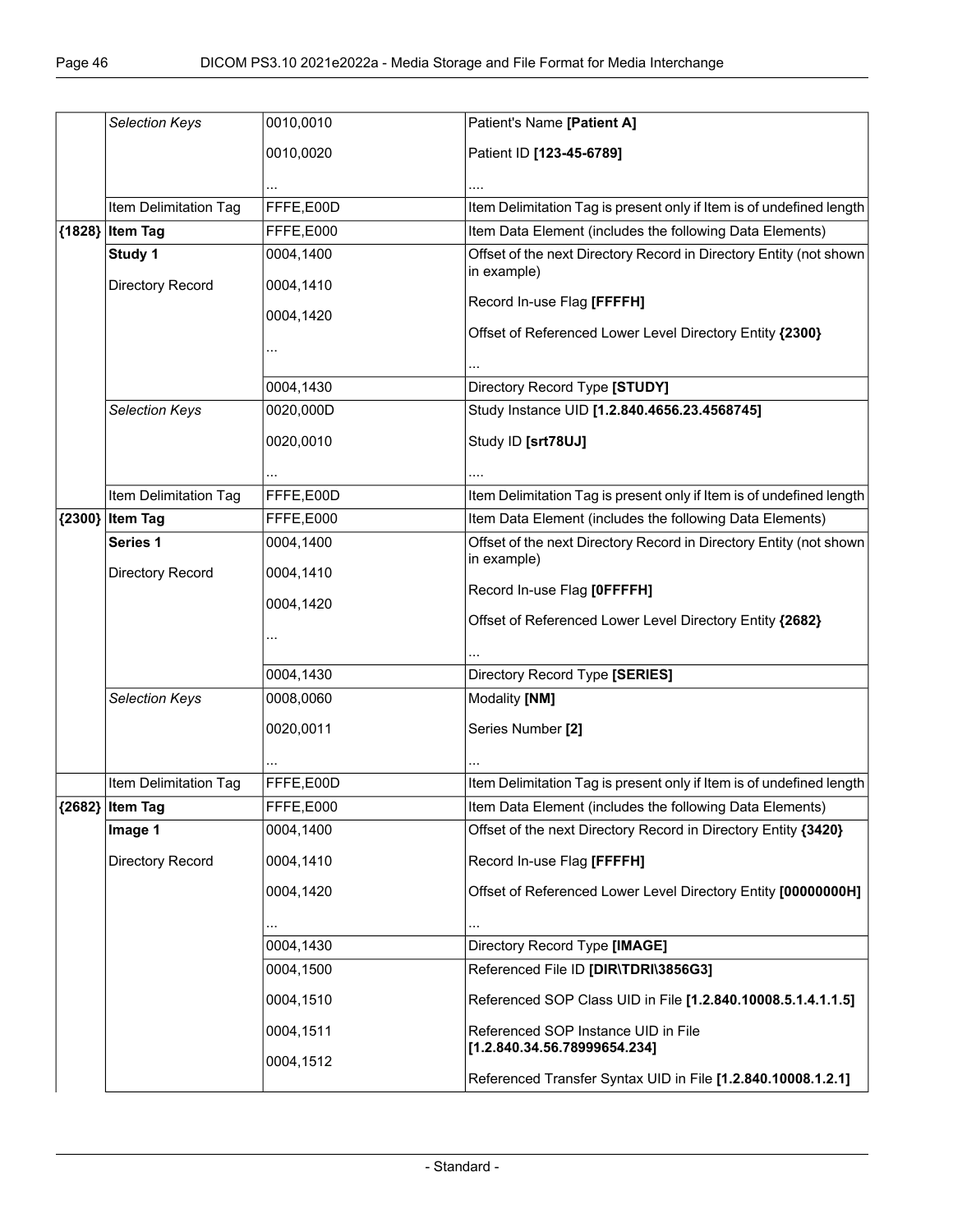|          | <b>Selection Keys</b> | 0008,0018 | Image SOP Instance UID [1.2.840.34.56.78999654.234]                  |
|----------|-----------------------|-----------|----------------------------------------------------------------------|
|          |                       | 0020,0013 | Image Number [1]                                                     |
|          |                       |           |                                                                      |
|          |                       |           |                                                                      |
|          | Item Delimitation Tag | FFFE,E00D | Item Delimitation Tag is present only if Item is of undefined length |
| ${3420}$ | <b>Item Tag</b>       | FFFE,E000 | Item Data Element (includes the following Data Elements)             |
|          | Image 2               | 0004,1400 | Offset of the next Directory Record in Directory Entity [00000000H]  |
|          | Directory Record      | 0004,1410 | Record In-use Flag [FFFFH]                                           |
|          |                       | 0004,1420 | Offset of Referenced Lower Level Directory Entity [00000000H]        |
|          |                       |           |                                                                      |
|          |                       | 0004,1430 | Directory Record Type [IMAGE]                                        |
|          |                       | 0004,1500 | Referenced File ID [DIR\TDRI\3856G7]                                 |
|          |                       | 0004,1510 | Referenced SOP Class UID in File [1.2.840.10008.5.1.4.1.1.5]         |
|          |                       | 0004,1511 | Referenced SOP Instance UID in File                                  |
|          |                       | 0004,1512 | [1.2.840.34.56.78999654.235]                                         |
|          |                       |           | Referenced Transfer Syntax UID in File [1.2.840.10008.1.2.2]         |
|          | Selection Keys        | 0008,0018 | Image SOP Instance UID [1.2.840.34.56.78999654.235]                  |
|          |                       | 0020,0013 | Image Number [2]                                                     |
|          |                       |           |                                                                      |
|          | Item Delimitation Tag | FFFE,E00D | Item Delimitation Tag is present only if Item is of undefined length |
|          | {4624} Item Tag       | FFFE,E000 | Item Data Element (includes the following Data Elements)             |
|          | Study 1               | 0004,1400 | Offset of the next Directory Record in Directory Entity {6F18}       |
|          | Directory Record      | 0004,1410 | Record In-use Flag [FFFFH]                                           |
|          |                       | 0004,1420 | Offset of Referenced Lower Level Directory Entity {5012}             |
|          |                       |           |                                                                      |
|          |                       | 0004,1430 | Directory Record Type [PATIENT]                                      |
|          | <b>Selection Keys</b> | 0010,0010 | Patient's Name [Patient B]                                           |
|          |                       | 0010,0020 | Patient ID [354-18-9122]                                             |
|          |                       |           |                                                                      |
|          | Item Delimitation Tag | FFFE,E00D | Item Delimitation Tag is present only if Item is of undefined length |
| ${5012}$ | <b>Item Tag</b>       | FFFE,E000 | Item Data Element (includes the following Data Elements)             |
|          | Study 1               |           |                                                                      |
|          | Directory Record      |           |                                                                      |
|          |                       |           |                                                                      |
|          |                       |           |                                                                      |
|          |                       |           | (Sequence Items for the rest of the subordinate Directory Records)   |
|          | {6F18} Item Tag       | FFFE,E000 | Item Data Element (includes the following Data Elements)             |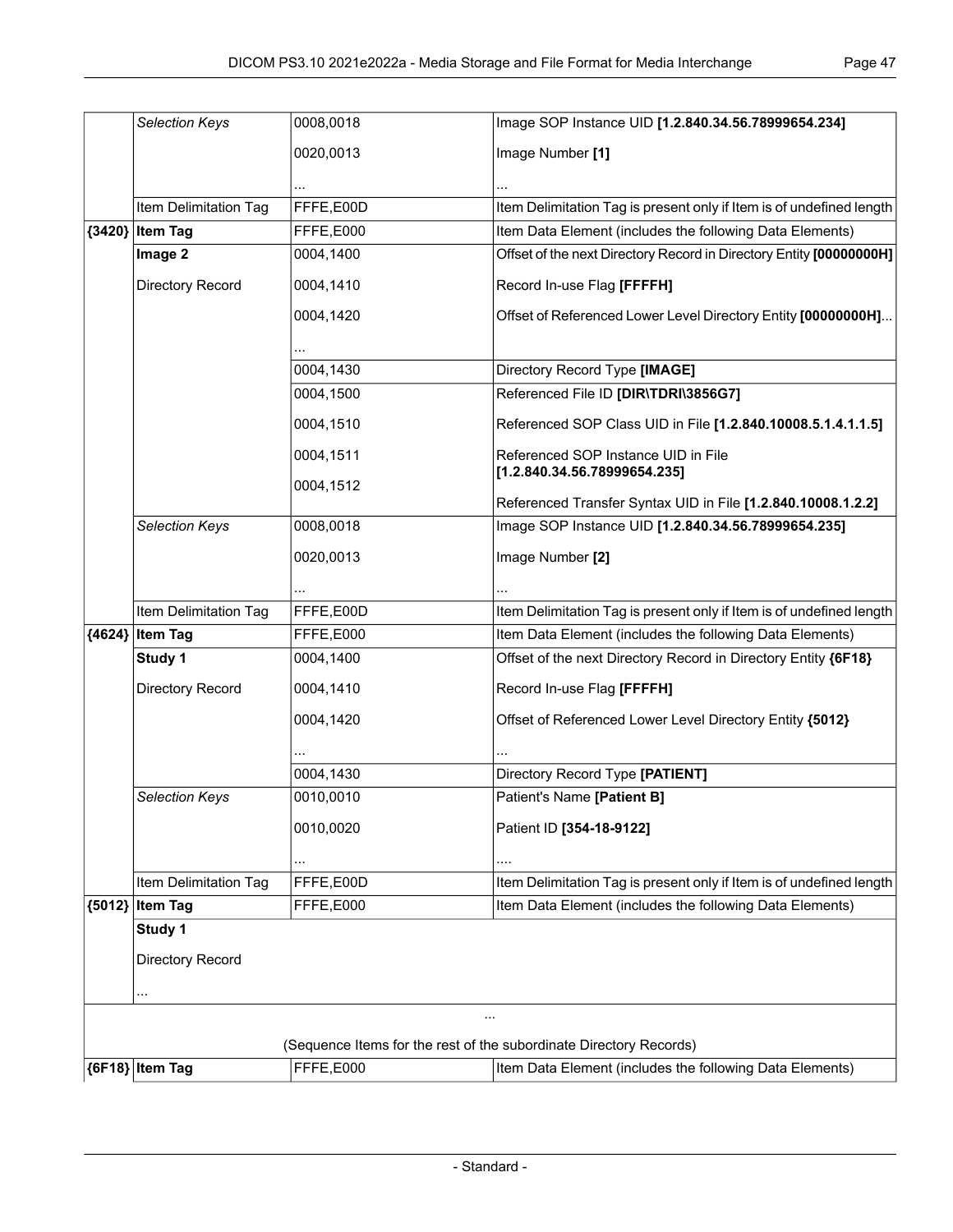| <b>Patient C</b>             | 0004,1400 | Offset of the next Directory Record in Directory Entity {00000000H}                                                                                                |
|------------------------------|-----------|--------------------------------------------------------------------------------------------------------------------------------------------------------------------|
| Directory Record             | 0004,1410 | Record In-use Flag [FFFFH]                                                                                                                                         |
|                              | 0004,1420 | Offset of Referenced Lower Level Directory Entity {}                                                                                                               |
|                              | 0004,1430 | Directory Record Type [PATIENT]                                                                                                                                    |
|                              | .         | .                                                                                                                                                                  |
| <b>Selection Keys</b>        | 0010,0010 | Patient Name [Patient C]                                                                                                                                           |
|                              | 0010,0020 | Patient ID [523-61-8765]                                                                                                                                           |
|                              | .         | .                                                                                                                                                                  |
| Item Delimitation Tag        | FFFE,E00D | Item Delimitation Tag is present only if Item is of undefined length                                                                                               |
| Sequence Delimitation<br>Tag | FFFE,E0DD | Used only if the Directory Record Sequence (0004,1220) is of<br>undefined length to delimit the end of the Value of the Directory<br>Record Sequence Data Element. |

## <span id="page-47-0"></span>**A.2 Example of DICOMDIR File Content With Multiple Referenced Files**

This section was previously defined in DICOM. It is now retired. See PS3.3-1998.